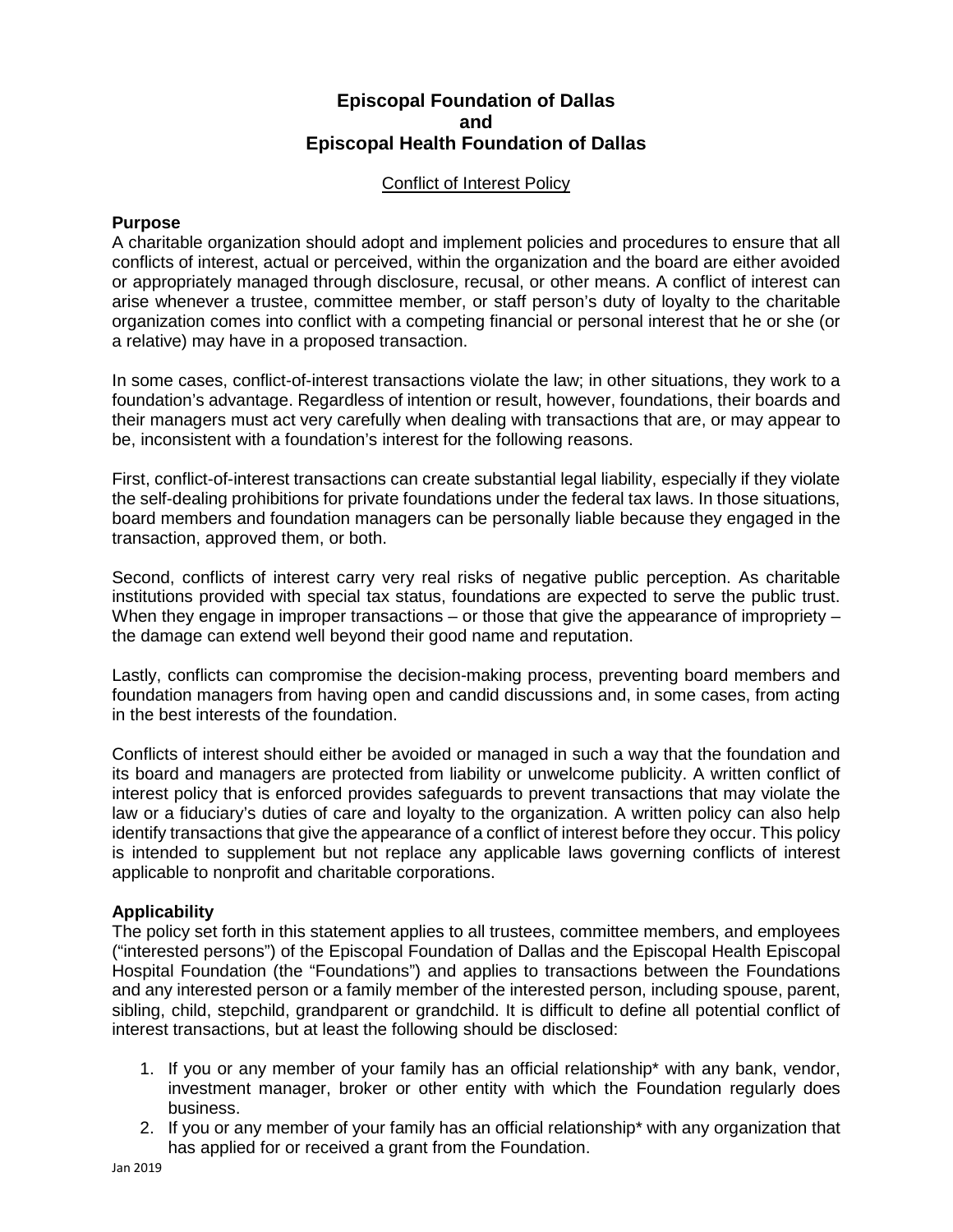- 3. If you or any member of your family has applied for or received a grant from the Foundation.
- 4. If you or any member of your family has received, or is entitled to receive, any personal benefits from the Foundation or as result of your relationship with the Foundation (other than compensation directly related to your duties to the Foundation.)
- 5. If you or any member of your family has accepted a gift or favor from businesses and charities that have dealings with the Foundation.

\*An "official relationship" is defined as an officer, director, employee, partner, proprietor, or owner of 10% or more of the stock.

#### **Policies and Procedures**

#### **Acceptance of Gifts prohibited**

Trustees, committee members, and employees shall not accept gifts, entertainment, or other favors from businesses or charities that have dealings with the Foundations. This does not include incidental gifts, such as reasonable meals in connection with business meetings or low-cost promotional gifts.

#### **Duty to disclose**

Trustees, committee members, and employees of the Foundations shall disclose any transactions or relationships involving a possible conflict of interest in regard to the Foundations.

#### **Duty to recuse**

When any matter involving a conflict of interest is under consideration by the Foundations, the interested person should abstain from any preliminary or final involvement with the matter, including initial review and discussion, as well as any vote at the committee or full board level.

#### **Records of proceedings**

The minutes of the board and all committees with board-delegated powers shall contain the names of persons who disclosed or otherwise were found to have an actual or possible conflict of interest, the nature of the conflict of interest, and any action taken. Whenever a trustee or committee member abstains from participation in a committee or board vote due to a potential conflict of interest, the abstention should be formally recorded in the meeting minutes.

#### **Periodic review**

To ensure that the Foundations operates in a manner consistent with their charitable purposes and that they do not engage in activities that could jeopardize its status as an organization exempt from federal income tax, an annual review for any conflicts of interest shall be conducted by the Executive Director and reported to the Chairman of the Board of Trustees and the Audit Committee.

#### **Confidentiality**

All information concerning actual or potential conflicts of interest on the part of the trustees, committee members or officers of the Foundation shall be held in confidence unless the best interests of the Foundations dictate otherwise.

#### **Administration of Policy**

The Audit Committee of the Board of Directors shall have responsibility for overseeing the enforcement of this policy and shall report to the Board of Directors.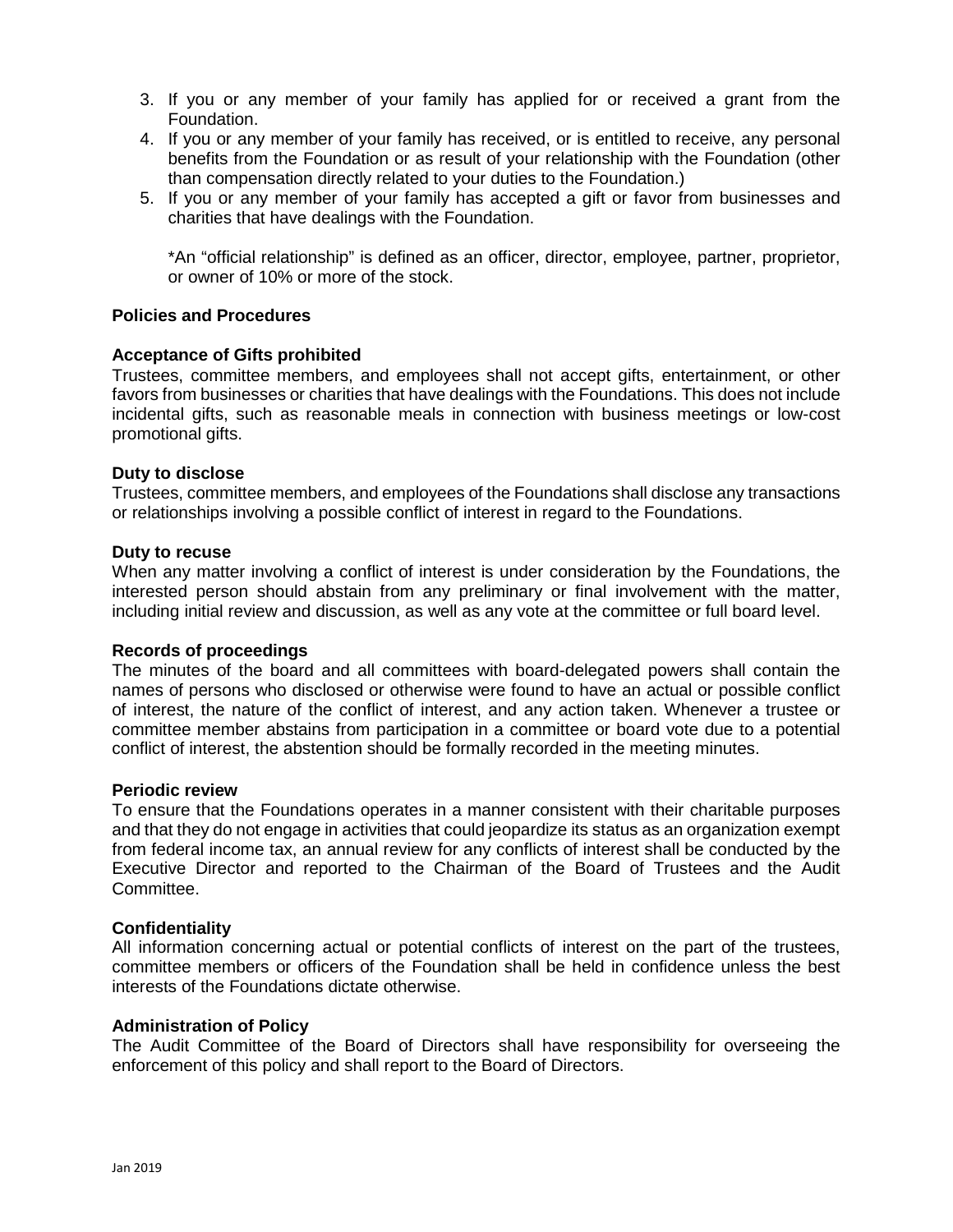#### **Episcopal Foundation of Dallas and Episcopal Health Foundation of Dallas** Conflicts of Interest Annual Disclosure Statement

I, the undersigned, being a Trustee, Committee Member or Employee of the Episcopal Foundation of Dallas and/or the Episcopal Health Foundation of Dallas (the "Foundations"), hereby state that:

- 1. I have read the Conflict of Interest Policy and agree to observe and adhere to the policies and procedures outlined therein.
- **2.** I do not have, nor does any member of my family have an official relationship as defined in the Conflicts of Interest Policy with any **corporation, partnership, association, or organization (including my church) that transacts business with or which has applied for or received a grant from the Foundations, except as noted below.**
- 3. I, as an individual, have not transacted business with or applied for or received a grant from the Foundations, nor has any member of my family, except as noted below.

**List below any exceptions to the above statements (effective currently or any time during the past calendar year). Please attach additional sheets if needed.**

I agree that if any situations arise, of which I am aware, that in any way contradict the above statement, I will immediately notify a member of the Executive Committee of the Board of Trustees of any conflict, real or potential, and make full disclosure thereof.

\_\_\_\_\_\_\_\_\_\_\_\_\_\_\_\_\_\_\_\_\_\_\_\_\_\_\_\_\_\_\_\_\_\_\_\_\_\_\_\_\_\_\_\_\_\_ Signature/Print Name

Date

## **Instructions for Submitting**

\_\_\_\_\_\_\_\_\_\_\_\_\_\_\_\_\_\_\_\_\_\_\_\_\_\_

**You may submit your completed form at the March board meeting.** Alternatively, you may mail your completed Conflicts of Interest Annual Disclosure Statement to the Foundation office at 10000 N. Central Expressway, Suite 400, Dallas, TX 75231. You may also scan and email to [exec@episcopalfoundationdallas.org.](mailto:exec@episcopalfoundationdallas.org)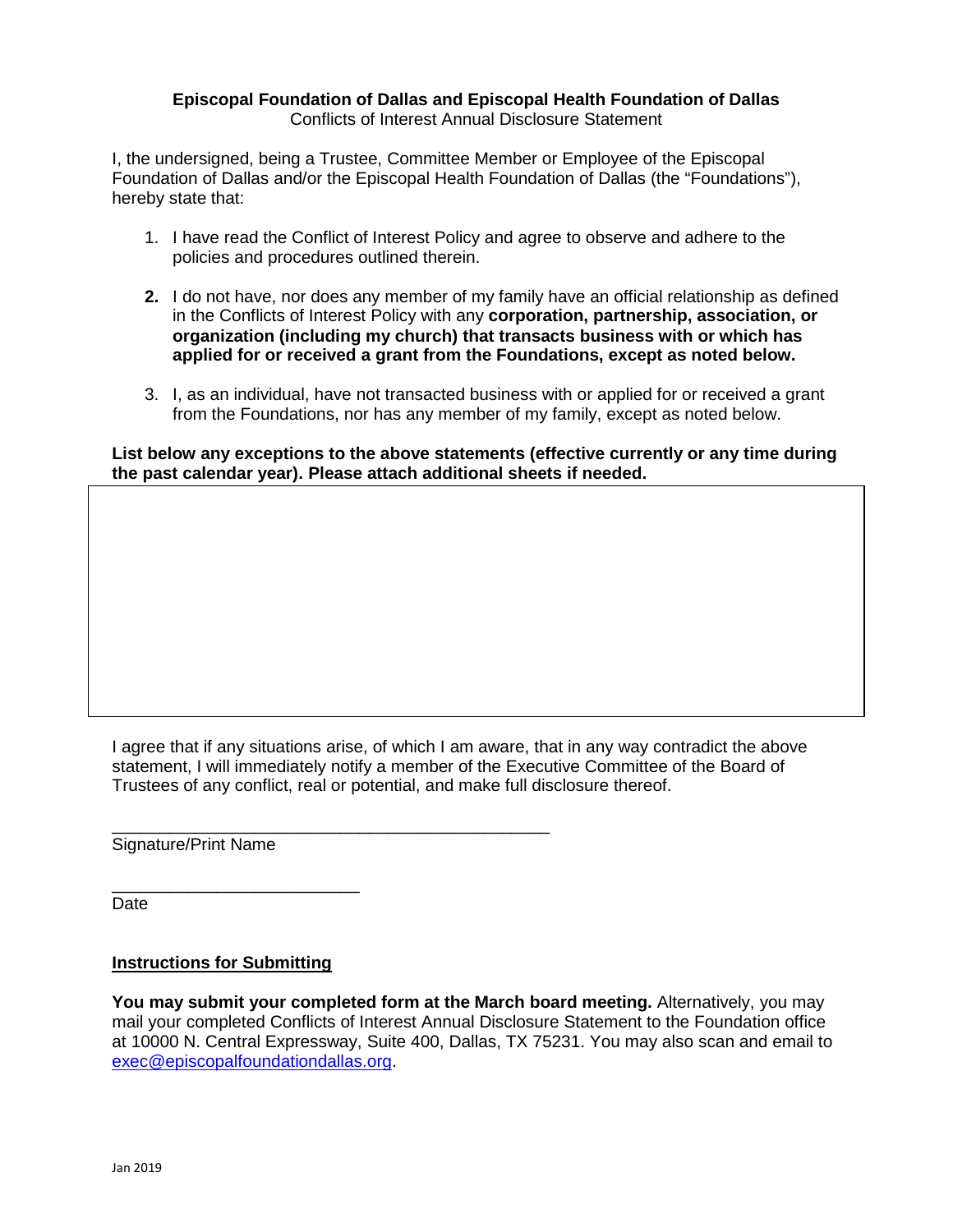

# **2019-2020 Board Commitment Form**

#### **EFD MISSION, VISION, AND VALUES**

#### **Mission**

The Episcopal Foundation of Dallas exists to strengthen and support faith communities by partnering wise investments with purposeful giving.

## **Vision**

The Episcopal Foundation of Dallas aspires to free our ministries – grow wealth through wise investments, lift financial burdens of those who serve, and maximize the impact of our shared missions.

#### **Values**

- We support ministries of social engagement of the Gospel
- We practice disciplined investing
- We are motivated by the Christian faith
- We are led by committed laity and clergy

#### **WHO WE ARE**

Established in 1950, we are a separate nonprofit organization established to invest and administer the funds of the Episcopal Diocese of Dallas and its parishes, schools and missions as well as the Episcopal Health Foundation of Dallas.

#### **BOARD MEMBER DUTIES**

As a member of the EFD Board of Trustees, I am committed to supporting the organization through giving my time and expertise, providing financial support, and raising awareness for its mission. This contract outlines how I will contribute to furthering the mission, vision, and values of the organization.

#### **Board Governance**

- I was provided a copy of EFD's bylaws. I will familiarize myself with the bylaws, board manual, and any operating policies that are made available to me. I will act in accordance with the information outlined in the board manual, and I understand that I am morally responsible for the health and wellbeing of the organization.
- Board Member Terms are three years with an option to be elected to two subsequent threeyear terms.
- I will keep in confidence, all business affairs of the Foundation, including but not limited to potential donor lists, contracts details, solicitation strategies, investment plans and other business affairs.

#### **Board Activities**

- I will make attendance at all four annual board meetings a top priority
- I will actively participate in a board committee or task force
- I will help recruit new board members and make recommendations to the Governance and Nominating Committee.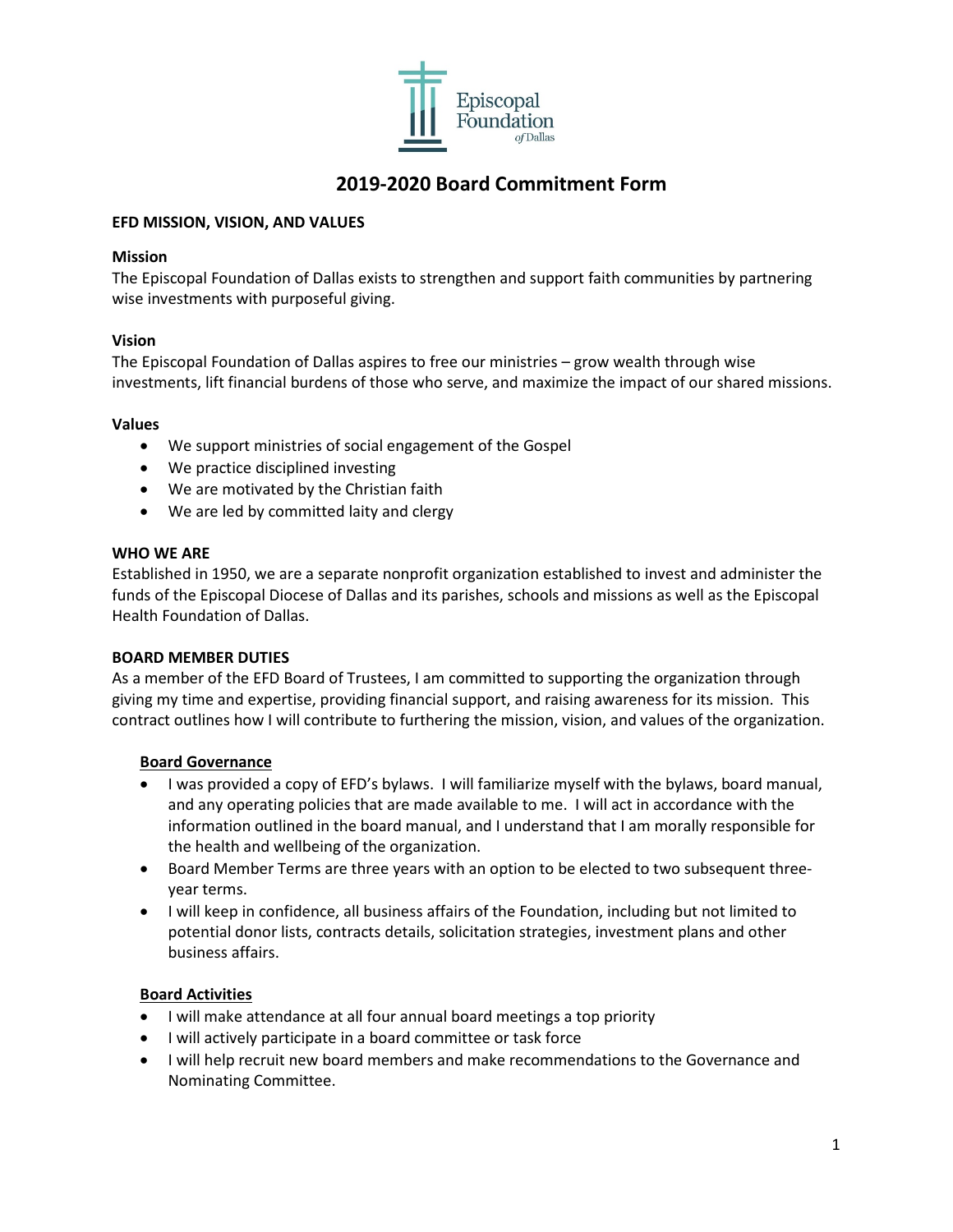#### **Development Activities**

- All board members are encouraged to give an annual personal donation in an amount relative to financial ability and at a time that best accommodates their financial obligation.
- I will engage my personal and business network throughout the year as deemed appropriate for donations or relationships that support the mission of EFD.
- I will support EFD activities by attending client or potential client visits as needed.

## **Outreach Activities**

• All board members are encouraged to support and promote the grants program by attending site visits to grantee organizations as time permits.

| Signature: | ucc. |
|------------|------|
|------------|------|

Name (Please Print) \_\_\_\_\_\_\_\_\_\_\_\_\_\_\_\_\_\_\_\_\_\_\_\_\_\_\_\_\_\_\_\_\_\_\_\_\_\_\_\_\_\_\_\_\_\_\_\_\_\_\_\_\_\_\_

Please complete this form and return to Pam Fellows Jamieson a[t exec@episcopalfoundationdallas.org.](mailto:exec@episcopalfoundationdallas.org) Thank you for your service and support.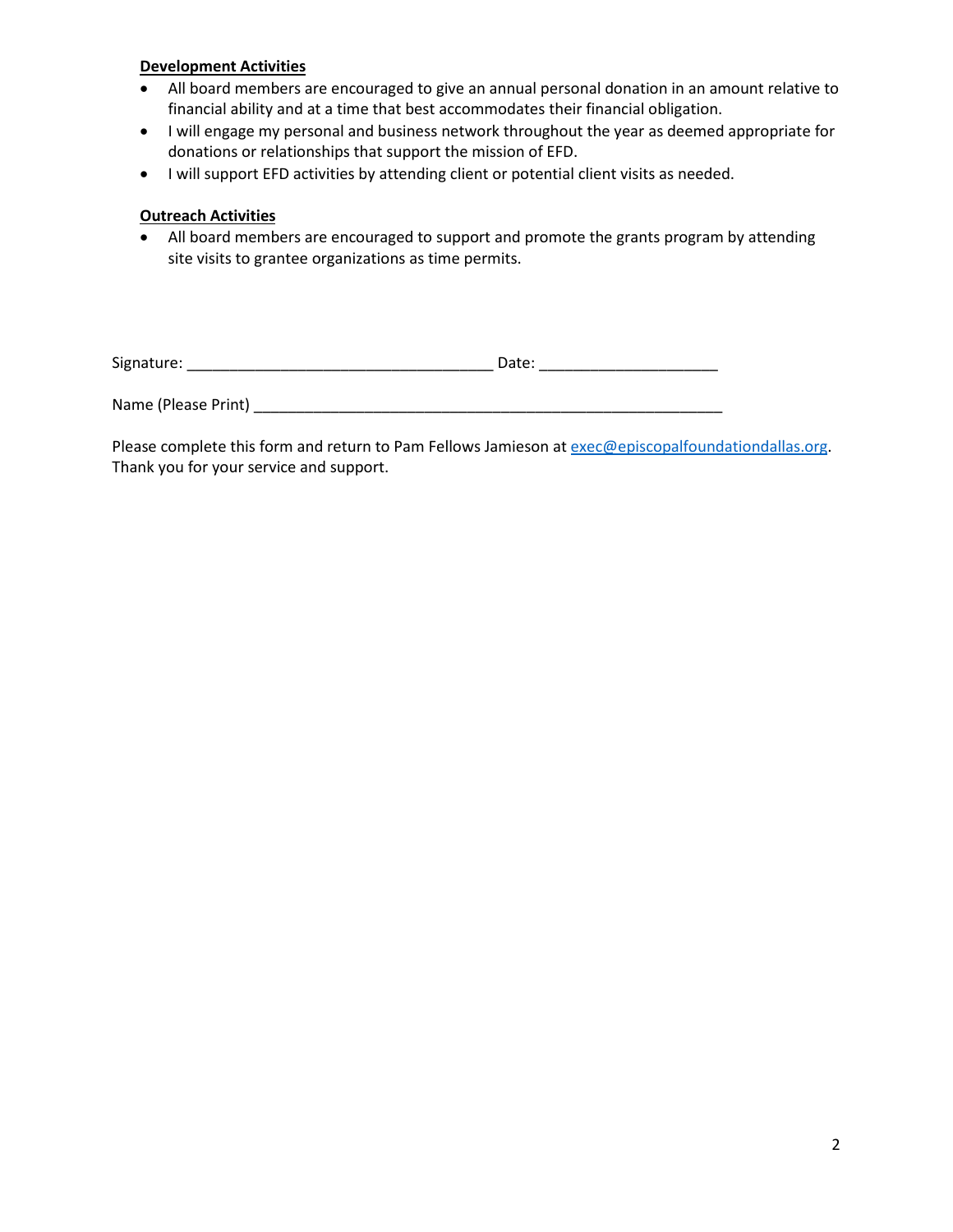## **EPISCOPAL FOUNDATION OF DALLAS**

#### Document Retention Policy

The corporate documents of the Episcopal Foundation of Dallas (the "Foundation") include all documents produced, whether stored as a hardcopy or in an electronic format. The goals of this policy are:

- (1) to ensure that all non-critical documents are retained for the minimum period r necessary to meet the needs of day-to-day operations;
- (2) to ensure that all critical documents, including those which may substantially affect the obligations of the Foundation or document the Foundation's compliance with the law, are retained for a sufficient period of time as to be useful to that end; and
- (3) to ensure that documents are destroyed only pursuant to a standard policy that has been developed for business reasons.

The Foundation expects all employees to fully comply with the Foundation's documents retention policy unless, the Foundation documents are relevant to litigation, or potential litigation. Then those documents shall be preserved until the Executive Director determines the documents are no longer needed. That exception supersedes any established destruction schedule for those documents.

Work related e-mail is a Foundation record and must be treated as such. It is the responsibility of the Foundation employees to manage email messages according to the Foundation's documents retention policy. E-mail that does not meet the definition of a Foundation document (i.e., personal e-mail orjunk e-mail) should be deleted from the system right away.

E-mail correspondence which falls under one of the protected types of documents addressed in this policy should be saved by creating an electronic copy of it for the period specified inthe policy. E-mail correspondence which does not directly fall under one of these categories may be kept as long as the staff member believes it is necessary but no more than two years.

Those documents whose continued preservation serves no useful purpose and may, infact, expose the Foundation to storage costs and liability shall be promptly and systematically deleted and destroyed by the employee who generated them. These include, but are not limited to, personal e-mails and correspondence unrelated to Foundation matters; preliminary drafts of letters and memoranda if a final version has been retained; brochures and newsletters received by the Foundation unrelated to its activities; and any "junk mail" received by the Foundation

Attached to this policy is a Documents Retention Schedule. This Schedule sets forth the recommended retention periods for each category of documents. The categories are intended to be general and should be interpreted as including all types of documents relating to that category, including correspondence, notes, reports, etc.

Documents from the preceding list will immediately be destroyed after EFD's retention period has been met. The Controller will be responsible for this schedule and for the destruction of documents, following these guidelines: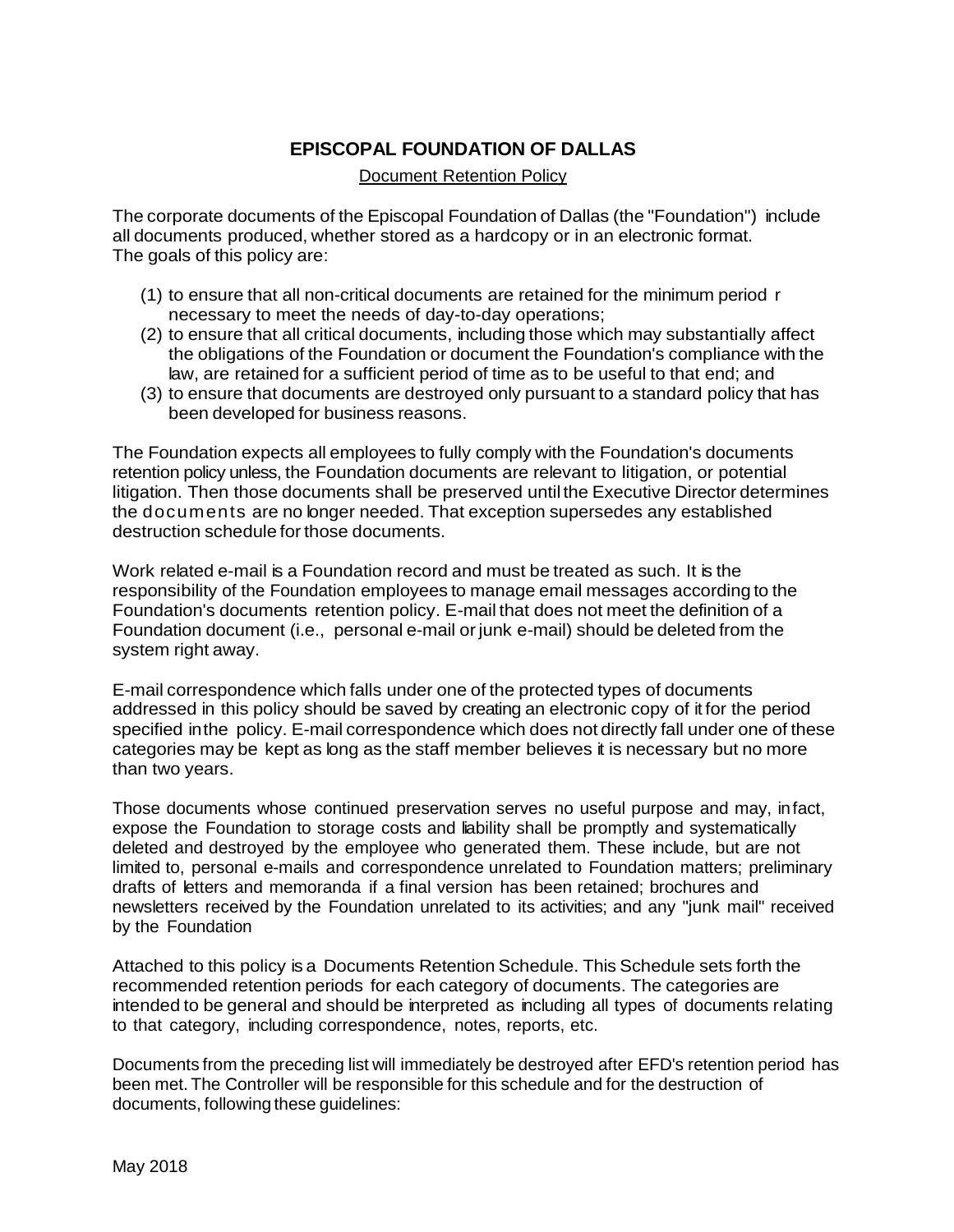- (1) The retention period begins following the last day of the year in which the record is dated.
- (2) Documents may be discarded or destroyed at any time following the Retention Period. The manner of discard or destruction will be determined with respect to individual privacy and corporate integrity.
- (3) Notwithstanding the retention schedule, documents may be retained for longer periods at the discretion of the Foundation's Executive Director.

This information is intended as a guideline for retention of documents; it is not a comprehensive list of all types of documents the Foundation might have. In addition, some individual documents within a given category will have more significance than others, depending on the circumstances, and may warrant retention beyond the time period indicated below.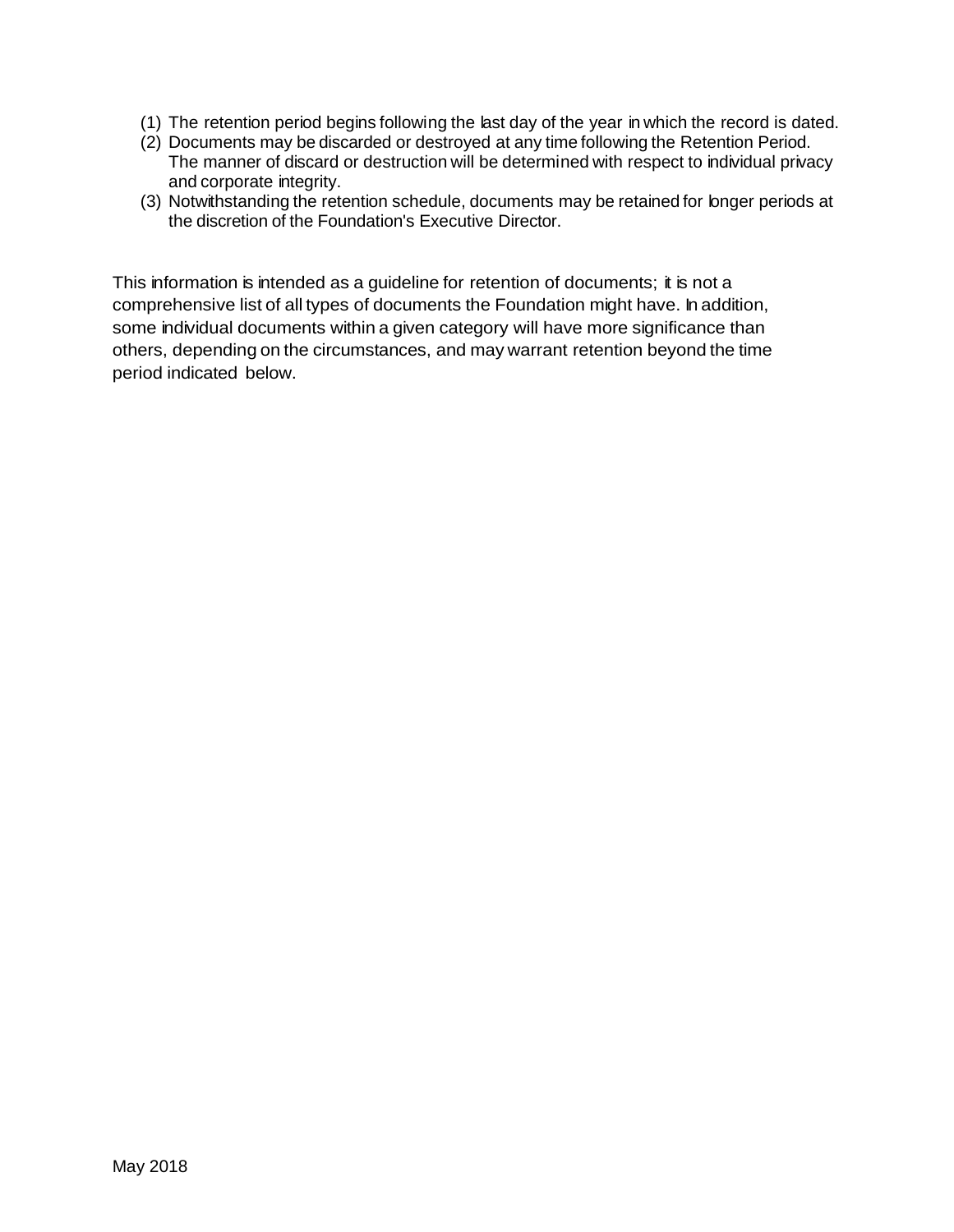| <b>Episcopal Foundation of Dallas - Documents Retention Schedule</b> |                                                                                                                                                    |                                      |  |
|----------------------------------------------------------------------|----------------------------------------------------------------------------------------------------------------------------------------------------|--------------------------------------|--|
| Category of<br>File                                                  | tem                                                                                                                                                | <b>Retention Period</b>              |  |
| Corporate<br><b>Documents</b>                                        | Articles of Incorporation and Bylaws                                                                                                               | Permanent                            |  |
|                                                                      | <b>Board Policies/Resolutions</b>                                                                                                                  | Permanent                            |  |
|                                                                      | Corporate Certificate and Documents                                                                                                                | Permanent                            |  |
|                                                                      | <b>IRS</b> determination letters                                                                                                                   | Permanent                            |  |
|                                                                      | Board meeting agendas & materials                                                                                                                  | Permanent                            |  |
|                                                                      | Board and committee meeting minutes                                                                                                                | Permanent                            |  |
|                                                                      | Trustee - Conflict of Interest Disclosure Forms                                                                                                    | 7 years                              |  |
| Accounting                                                           | Audited Financial Statements and Audit Report                                                                                                      | Permanent                            |  |
|                                                                      | Bank statements and Reconciliations                                                                                                                | 7 years                              |  |
|                                                                      | Client investment statements                                                                                                                       | 7 years                              |  |
|                                                                      | General ledger & journals                                                                                                                          | Permanent                            |  |
|                                                                      | Check register, checks, deposits                                                                                                                   | 7 years                              |  |
|                                                                      | Equipment records                                                                                                                                  | 7 years after<br>disposition         |  |
|                                                                      | Expense reports & payables                                                                                                                         | 7 years                              |  |
|                                                                      | Payroll documents (W-2s, W-4s, copies of payroll tax<br>returns, amounts and dates of all wage payments,<br>dates and amounts of all tax deposits) | 7 years                              |  |
| <b>Investments</b>                                                   | Investment performance reports                                                                                                                     | 7 years                              |  |
|                                                                      | Investment manager correspondence                                                                                                                  | 7 years                              |  |
|                                                                      | Investment manager contracts                                                                                                                       | 7 years after all<br>obligations end |  |
|                                                                      | Investment advisor reports                                                                                                                         | 7 years                              |  |
|                                                                      | Investment statements                                                                                                                              | 7 years                              |  |
| Tax                                                                  | Moved to Corporate<br>Documents                                                                                                                    |                                      |  |
|                                                                      | Form 990                                                                                                                                           | Permanent                            |  |
|                                                                      | Correspondence with legal counsel or accountants<br>regarding Form 990 filings                                                                     | 7 years after return is<br>filed     |  |
| Technology                                                           | Software licenses & support agreements                                                                                                             | 7 years after all<br>obligations end |  |
| Legal and<br>hsurance                                                | Deeds                                                                                                                                              | Permanent                            |  |
|                                                                      | <b>Insurance Policies</b>                                                                                                                          | Permanent                            |  |
|                                                                      | Legal Correspondence                                                                                                                               | Permanent                            |  |
|                                                                      | Contracts & Agreements                                                                                                                             | 7 years after<br>termination         |  |
|                                                                      | Insurance Accident reports                                                                                                                         | 7 years                              |  |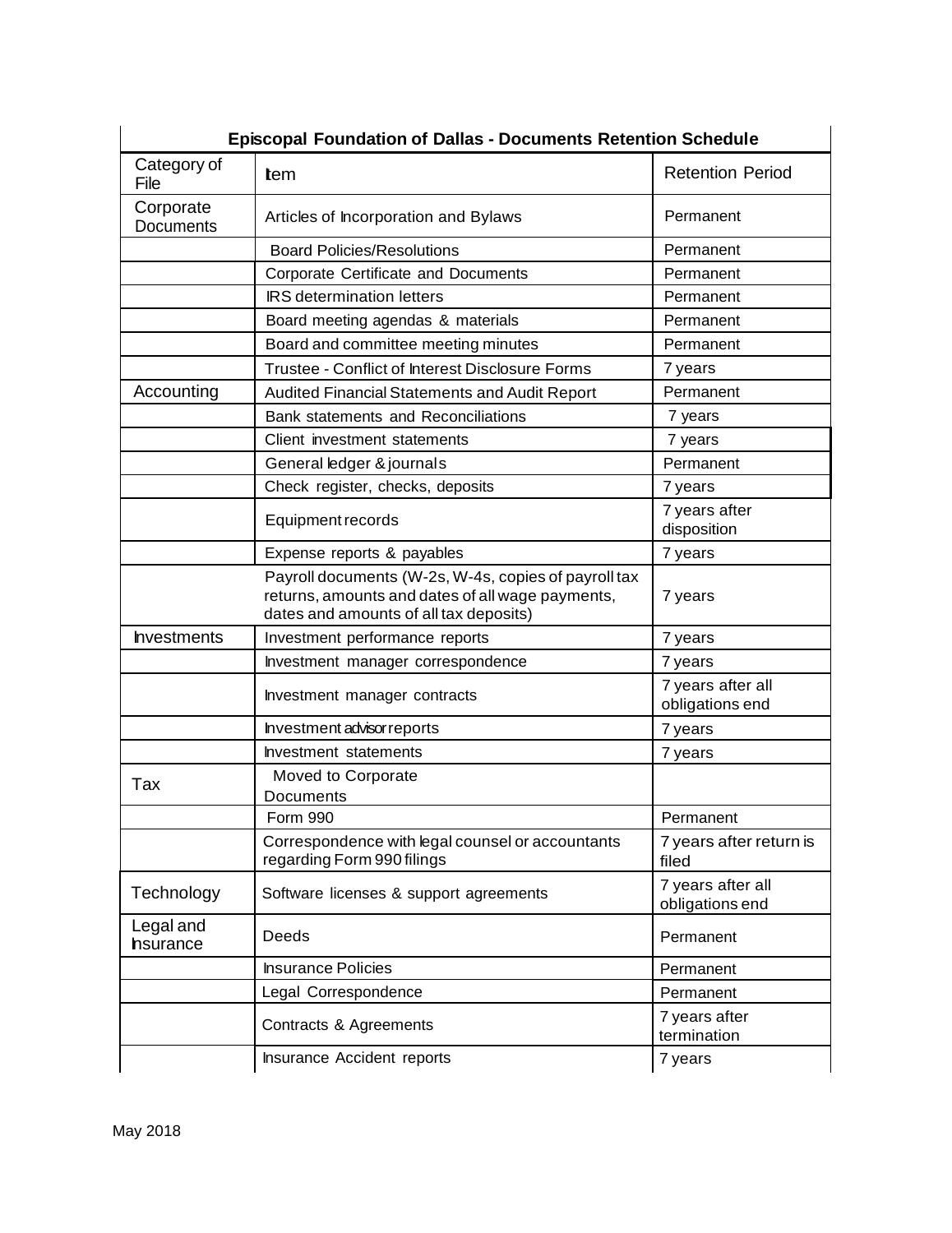|                           | Insurance Claims (after settlement)                                                                                                                                                 | 7 years                                                                                 |
|---------------------------|-------------------------------------------------------------------------------------------------------------------------------------------------------------------------------------|-----------------------------------------------------------------------------------------|
|                           | Leases (expired)                                                                                                                                                                    | 7 years                                                                                 |
| Development               | Fund agreements (signed)                                                                                                                                                            | Permanent                                                                               |
|                           | Fund correspondence relating to terms of the fund                                                                                                                                   | Permanent                                                                               |
|                           | Trust agreements                                                                                                                                                                    | Permanent                                                                               |
|                           | Trust correspondence                                                                                                                                                                | Permanent                                                                               |
|                           | Gift acknowledgments                                                                                                                                                                | 7 years                                                                                 |
|                           | <b>Gift solicitations</b>                                                                                                                                                           | 7 years after final<br>distribution of funds<br>received in response<br>to solicitation |
| Program /<br>Grantmaking  | Approved grants - all documentation supporting<br>grant payment, including<br>application/recommendation, due diligence, grant<br>agreement letters, and grant transmittal letters. | Permanent                                                                               |
|                           | Approved grants - post grant reporting information,<br>outcome analysis.                                                                                                            | <b>7years</b>                                                                           |
|                           | Documents from grants committee, including<br>minutes, i any and lists of grants recommended for<br>approval.                                                                       | 7 years                                                                                 |
|                           | Scholarship grant documents, including applications<br>if EFD participates in selection decisions                                                                                   | Permanent                                                                               |
|                           | EFD funding requests, correspondence and reports<br>{funding received)                                                                                                              | Permanent                                                                               |
|                           | Declined/withdrawn grant applications                                                                                                                                               | 1 year                                                                                  |
|                           | EFD funding requests (denied)                                                                                                                                                       | 1year                                                                                   |
| Human<br><b>Resources</b> | Employee handbooks                                                                                                                                                                  | Permanent                                                                               |
|                           | <b>Employment applications</b>                                                                                                                                                      | 3 years                                                                                 |
|                           | Resumes                                                                                                                                                                             | 3 years                                                                                 |
|                           | Contracts with employees/consultants                                                                                                                                                | 7 years after contract<br>ends                                                          |
|                           | Workers comp claims (after settlement)                                                                                                                                              | 7 years                                                                                 |

·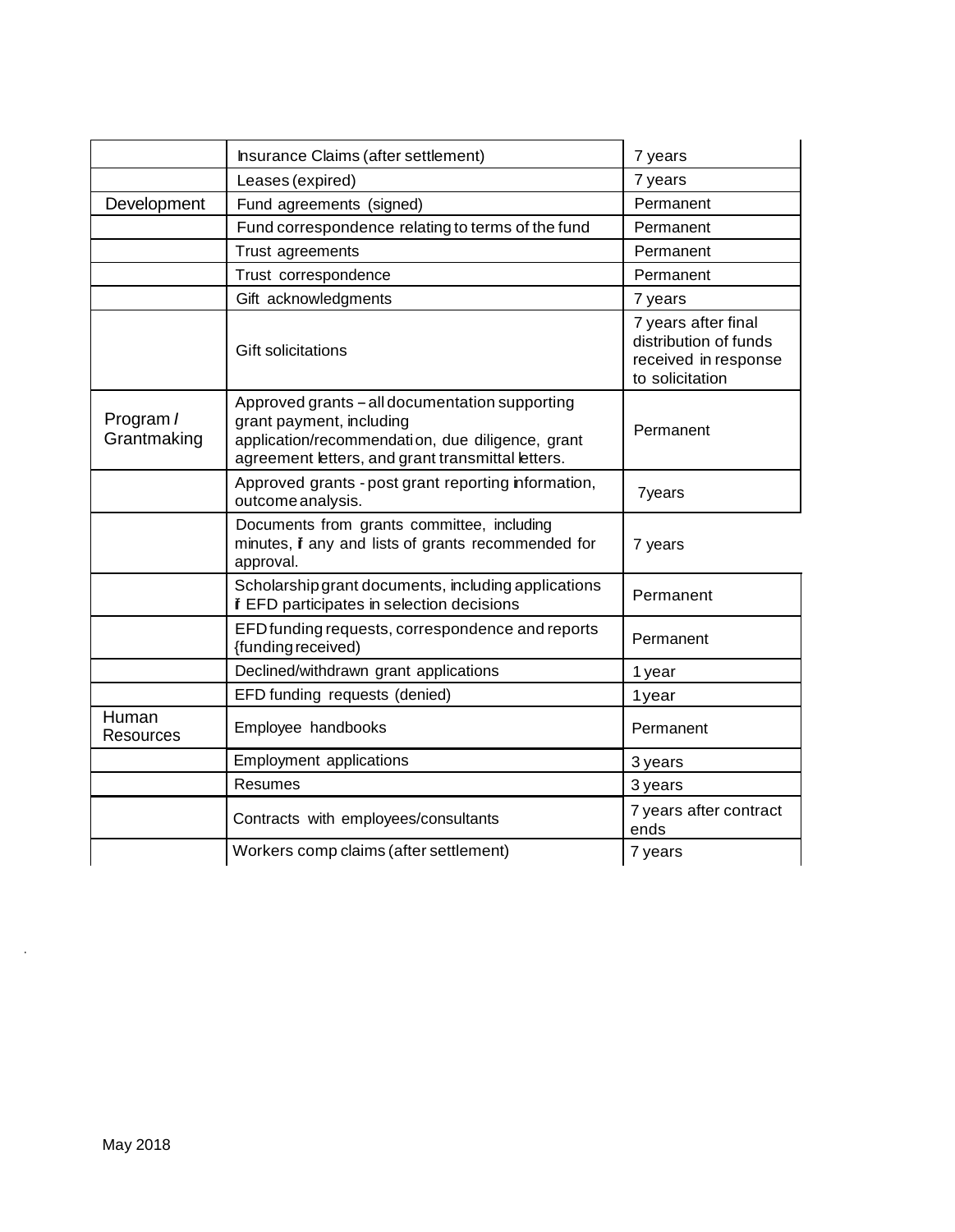# **EPISCOPAL FOUNDATION OF DALLAS** Executive Director Review Process

Overview and Purpose of the Evaluation Process

The Executive Director (ED) is the one employee that reports to the Board of Directors. As such, the Board is responsible for supporting, evaluating and collaborating with the ED as s/he pursues fulfilling the mission of the organization. The ED's goals are focused on accomplishing the organization's strategic priorities, which vary year by year but are grounded in the mission of the organization and a multi-year strategic plan.

The purpose of the ED evaluation is to provide support and feedback to the ED as s/he pursues the mutually established goals set out at the start of each year. As such, ongoing support – as well as the more formal evaluation process – work together to ensure the ED's ability to learn and develop as the organization's leader.

Annual Evaluation Process

## **Audit and Administrative Committee**

The Audit and Administrative Committee is charged with overseeing the process of the annual evaluation of the ED and to recommend to the Executive Committee the salary and any additional contractual requirements for the following year. In addition, the Audit and Administrative Committee (collectively) and the Board Chair (individually) provide ongoing support and input throughout the year.

## **ED Self-Evaluation**

The ED is encouraged and supported to find the time for intentional reflection on his/her progress toward the mutually established goals set out at the start of the year. Once a year, the ED will prepare a written self-evaluation of his/her reflections and recommendations on how he/she can develop in the areas that will best benefit the future of the organization.

## **Acquiring Input**

The Board of Directors recognizes the value of soliciting input from a representative group of constituencies. Each year, the Audit and Administrative Committee will solicit input from the Executive Committee and Staff members via an anonymous and confidential online survey. All input is collected anonymously and summarized in a report and shared with the Board of Directors and with the Executive Director. The Audit and Administrative Committee will exercise its best judgment in determining the relevance and constructiveness of the input and how it relates to goal-setting for the ensuing year.

#### **Review Meetings**

The Executive Committee will conduct one annual review meeting with the ED before the November Investment Committee meeting. This meeting provides an opportunity to share feedback, ideas and explore any necessary adjustments to the budget, goals and/or workplan for the following year.

#### **Board Report**

The Executive Committee will present to the Board in executive session the results of the end-of-year review meeting.

#### **Salary Review**

As part of the end-of-year review, the ED's salary shall be reviewed and adjusted accordingly, upon Board approval.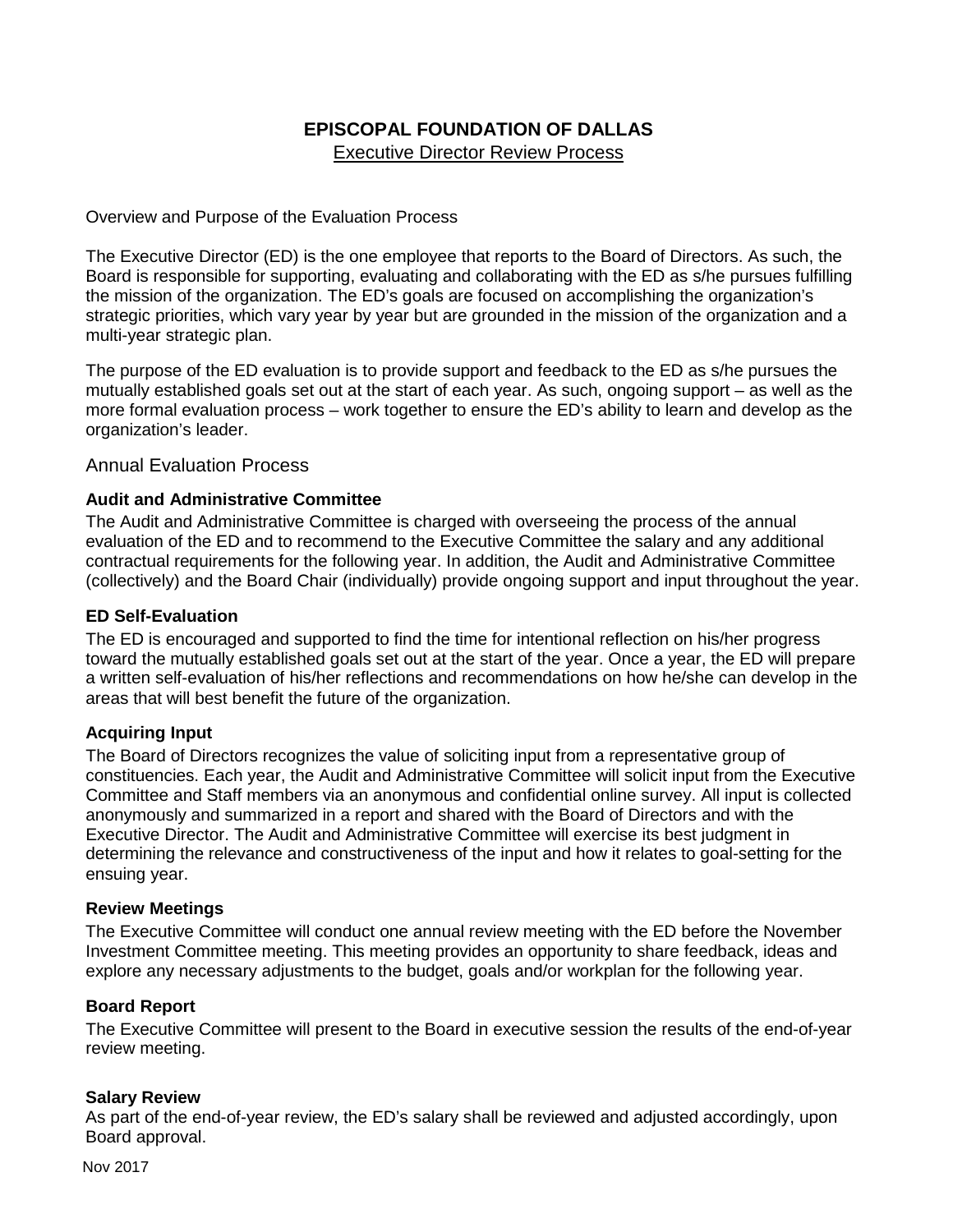## **Calendar**

- **October:** The ED prepares a self-evaluation of progress (based on the goals and workplan) and submits the self- evaluation to the Executive Committee and Board Chair. The ED drafts annual goals for the following year to provide input to the budgeting process.
- **November:** The Executive Committee has a year-end meeting with the ED to provide performance feedback (based on the goals and workplan). The Audit and Administrative Committee agree on annual goals before the November Investment Committee meeting.

Salary is reviewed, and any adjustments are recommended for full Board approval. Relevant documents are placed in the ED's personnel file. The Executive Committee reports on the results of the end-of-year meeting and proposes any salary adjustments for vote in closed session at the December board meeting.

**December:** The Audit and Administrative Committee, the Executive Committee, and ED review the evaluation process, adjusting as necessary. The ED creates a workplan that outlines how the goals will be operationalized and submits the workplan to the Board Chair for distribution.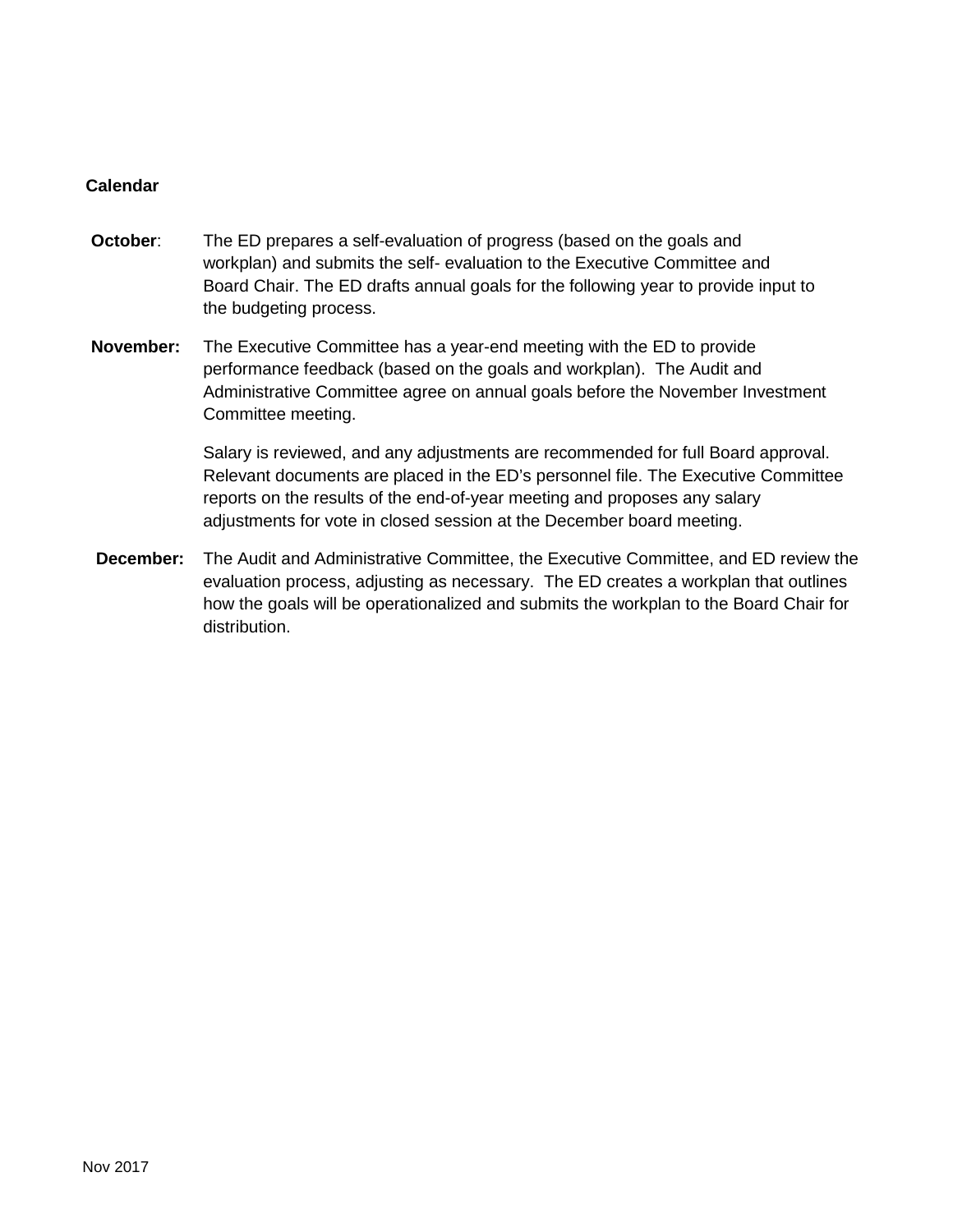## **Episcopal Foundation of Dallas**

Gift Acceptance Policy

## **Confidentiality**

All information concerning donors or prospective donors including names and addresses, names of beneficiaries, the amount of gifts, nature and worth of estates, etc., shall be held in strict confidence by the Foundation and its personnel. Exceptions can be made only if donors grant permission to use selective material for purposes of referral, testimonial or example at the discretion of authorized representatives of the Foundation.

#### **Legal Counsel**

Prospective donors shall be advised to consult their attorney or accountant in all matters related to the tax implications and estate planning aspects of deferred gift arrangements. The Foundation shall consult with legal counsel in all matters pertaining to its deferred gift program and shall execute no agreement, contract, trust or other legal document with any donor without the services of legal counsel.

#### **Restrictions**

Donors may restrict the use of their gifts to a particular purpose or area of support provided that such restrictions are provided in written form and signed by the donor at the time of the gift; that restrictions comply with Internal Revenue code as it applies to the tax-exempt status of the Episcopal Foundation of Dallas; and that restrictions are compatible with the mission of the Foundation and are board approved. Gifts that are unrestricted by the donor may be designated for a particular program, project or fund.

#### **Gifts of Cash and Marketable Securities**

The Episcopal Foundation of Dallas may accept unrestricted gifts of cash at any time. Donor-restricted gifts of cash will be accepted provided the restriction falls within the bylaws of the Foundations and the standard operating procedures of the Foundation as approved by the board of trustees and provided that the applicable guidelines for restricted gifts are followed.

The Episcopal Foundation of Dallas may accept gifts of marketable securities such as publicly traded stocks, mutual funds, municipal and corporate bonds, government agency bonds and bonds, bills and notes issued by the US Treasury. These securities will be liquidated as determined by the Investment Committee and placed in the appropriate account to the extent specified by the donor and/or designated by the board.

#### **Gifts of Real Estate**

Real estate gifts include residences, rental property, land, farms, ranches, leasehold interests and commercial properties. Gifts of real estate will be accepted by the Foundation upon board approval and sold. Prior to the acceptance of any real estate gift by the Foundation, the Executive Director will obtain the following: The board may impose conditions on the property including but not limited to:

- 1. A written appraisal of the property by a qualified, independent, professional appraiser, the cost of which will be borne by the donor;
- 2. A title policy for the property or title examination;
- 3. An environmental study; and,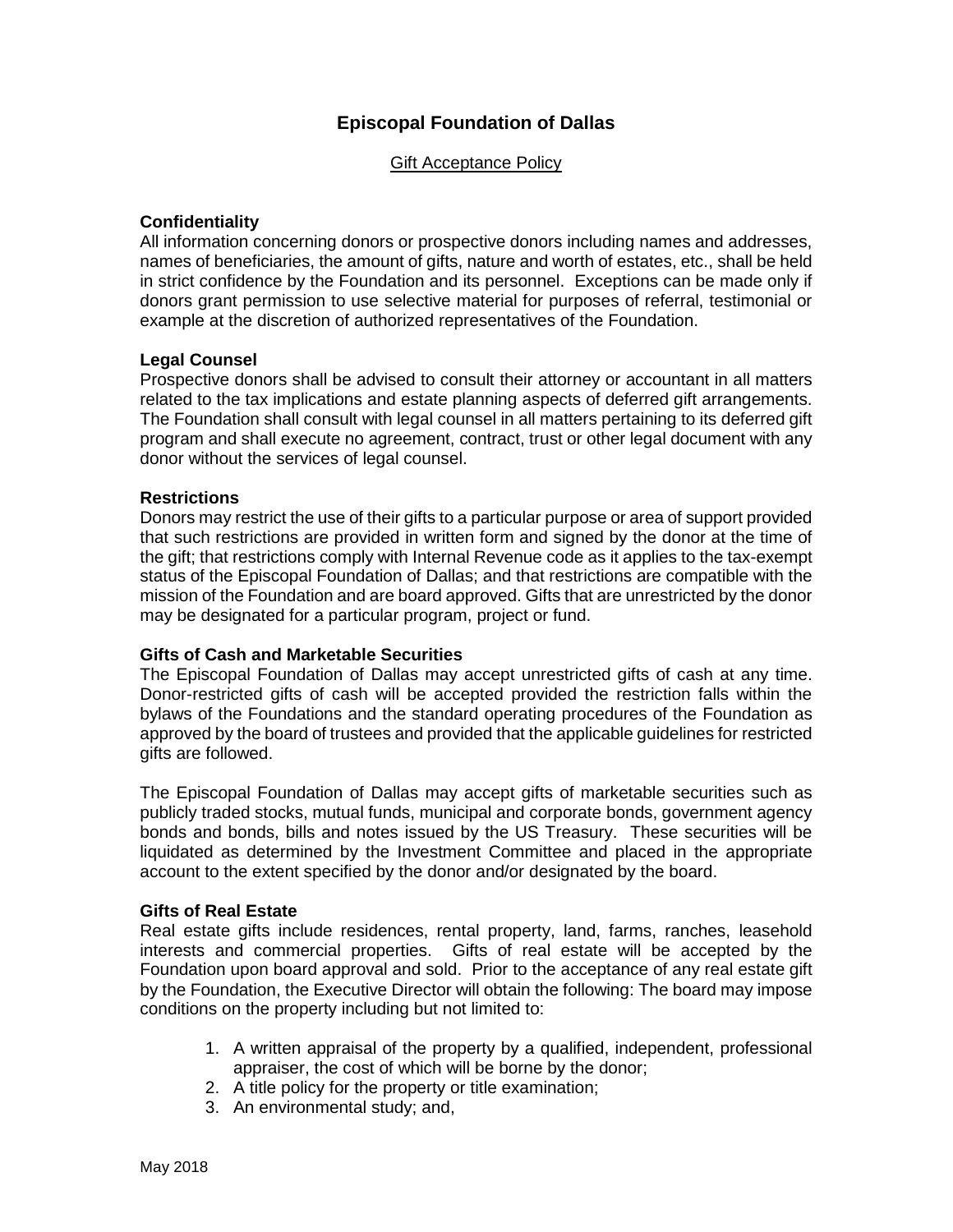4. A description of any liens against the property.

Donors of property gifts must seek their own legal and tax counsel in regard to all property gifts. The Foundation reserves the right to refuse gifts of property when it is determined that the donor has not complied with IRS appraisal requirements or that the advice of an independent counsel is not being obtained.

Donors of property gifts will receive an acknowledgment of the gifts only when complete transfer has occurred.

## **Gifts of Personal Property**

Gifts of personal property, such as jewelry, art, collectibles and similar items may be accepted and disposed of upon board approval. Prior to such acceptance, the Executive Director must obtain the following:

- 1. A bona fide appraisal or documentation of fair market value;
- 2. A written statement from a broker regarding the marketability of such gift;
- 3. A written statement from the donor regarding the donor' wishes regarding the sale of such gift.

#### **Gifts of Life Insurance**

The Episcopal Foundation of Dallas may accept gifts of life insurance through the following mechanisms:

- The donor may name the Foundation as the beneficiary of an existing life insurance policy. The donor will be asked to provide the Foundation with a copy of the policy and the beneficiary designation, with the understanding that the designation may be changed or revoked at any time by the donor.
- The donor may make a pledge and/or cash contribution to the Foundation with the proceeds of the gift to be restricted for the sole purpose of purchasing or maintaining life insurance at the direction of the donor. Provision must be included for future premium payments at the time of the gift.
- The donor may make a gift of insurance through the transfer of ownership of an existing paid up policy. The Foundation will become the owner and beneficiary of the policy and the beneficiary may not be changed at a later date by the donor.

#### **Gifts of Mineral Assets**

Gifts of producing oil and gas royalty interests may be accepted and disposed of subject to board approval.

#### **Gifts of Closely Held Securities**

Gifts of closely held securities will be accepted on a case-by-case basis upon board approval. The Executive Director must ascertain that such a transfer and subsequent sale does not violate any portion of the Internal Revenue code, regulations or rulings, or any state or federal law and does not jeopardize the tax-exempt status of the Foundation.

#### **Deferred Gifts**

Deferred gifts are those in which the property is irrevocably transferred to the Foundation but income from the property or a life estate in the property is retained by the donor. Charitable remainder trusts, pooled income gifts, life estates and other such gifts must be approved by the board prior to acceptance by the Foundation.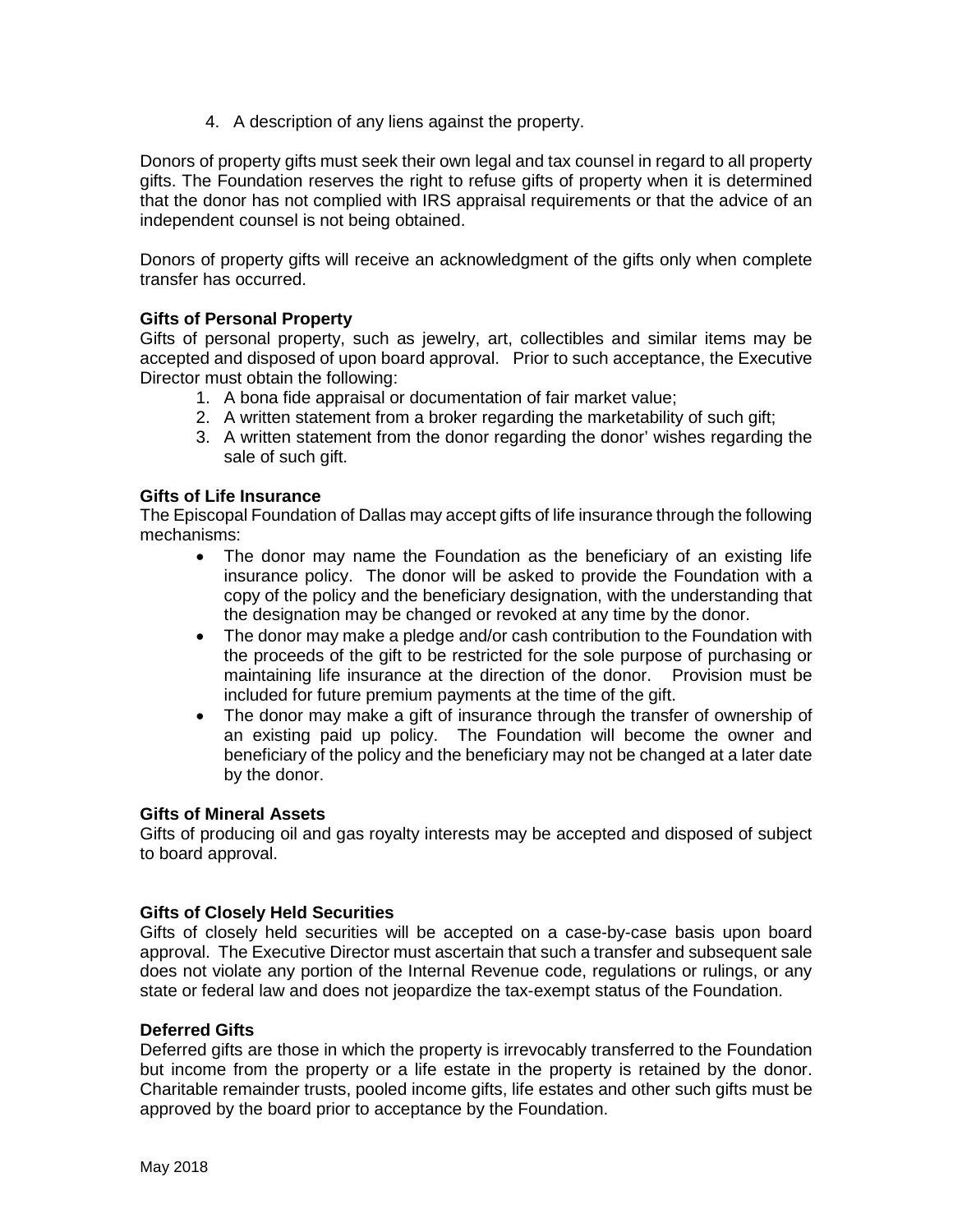If the donor retains a life estate in a personal residence, farm or ranch, an agreement shall be executed between the Foundation and the donor which states that the donor shall be responsible for all upkeep, taxes, insurance and other expenses required for the maintenance of the property until such time as the property is transferred to the Foundation.

#### **Gifts-in-Kind**

Gifts-in-kind are tangible gifts other than cash, marketable or privately held securities, or real property. Gifts-in-kind of an undetermined value will be recorded at one dollar (\$1.00) and acknowledged as received with no value stated.

The gift value of a gift-in-kind is determined by the cost or fair market value of the materials on the date that ownership (possession) is transferred to the Foundation. Evidence of fair market value can be: (1) a canceled invoice for the purchase of the product by the donor; (2) a voided invoice from the donor to the Foundation, or a third-party appraisal.

The fair market value of a gift-in-kind does not include a profit margin or markup by the donor. Essentially, gifts-in-kind are made "at cost." Donor recognition will be based upon the value of the gift-in-kind as documented and recorded in the campaign records.

## **Service**

Gifts of service are contributions of actual, billable service directly related to the business or profession of the provider. Gifts of services will be recognized at the level of actual expenses invoiced but not paid. Evidence of a gift of service will be a voided or canceled invoice stating the date, type of service rendered, quantity cost, total cost and amount to be contributed or forgiven.

#### **Pledges**

Payment of commitments to the Foundation may take the form of one or a combination of the following: cash, marketable securities, or real property that can be expected to be converted to cash within a reasonable time period. Commitments will be publicly recognized and/or commemorated consistent with the donor's wishes and the guidelines approved by the Foundation. Requests by donors for anonymity will be honored. Gifts will not be accepted where there is no charitable intent on the part of the donor. No verbal pledges will be recognized as having been made. Either a signed pledge or letter or intent must be in the organization's possession before a pledge is recorded. The normal pledge payment period for gifts to the Foundation will be one to three years. With Board approval, exceptions can be made for planned gifts. Donor recognition will be based upon the full payment of pledge commitments.

 $\overline{\phantom{a}}$  , where  $\overline{\phantom{a}}$ 

<sup>\*&</sup>quot; Board approval/approval of the board" as used in this document shall mean approval by a majority of the members present at a regular or called meeting of the board of directors, as provided for in the bylaws, at which a quorum of the board is present and provided that written notice of such meeting and the agenda items is provided to board members at least five days prior to said meeting. When approval at a regularly scheduled quarterly meeting of the Board cannot be obtained in a timely manner, the executive committee of the Board, in accordance with the preceding policies, may accept a gift on the Board's behalf, or may authorize the Executive Director to accept a gift.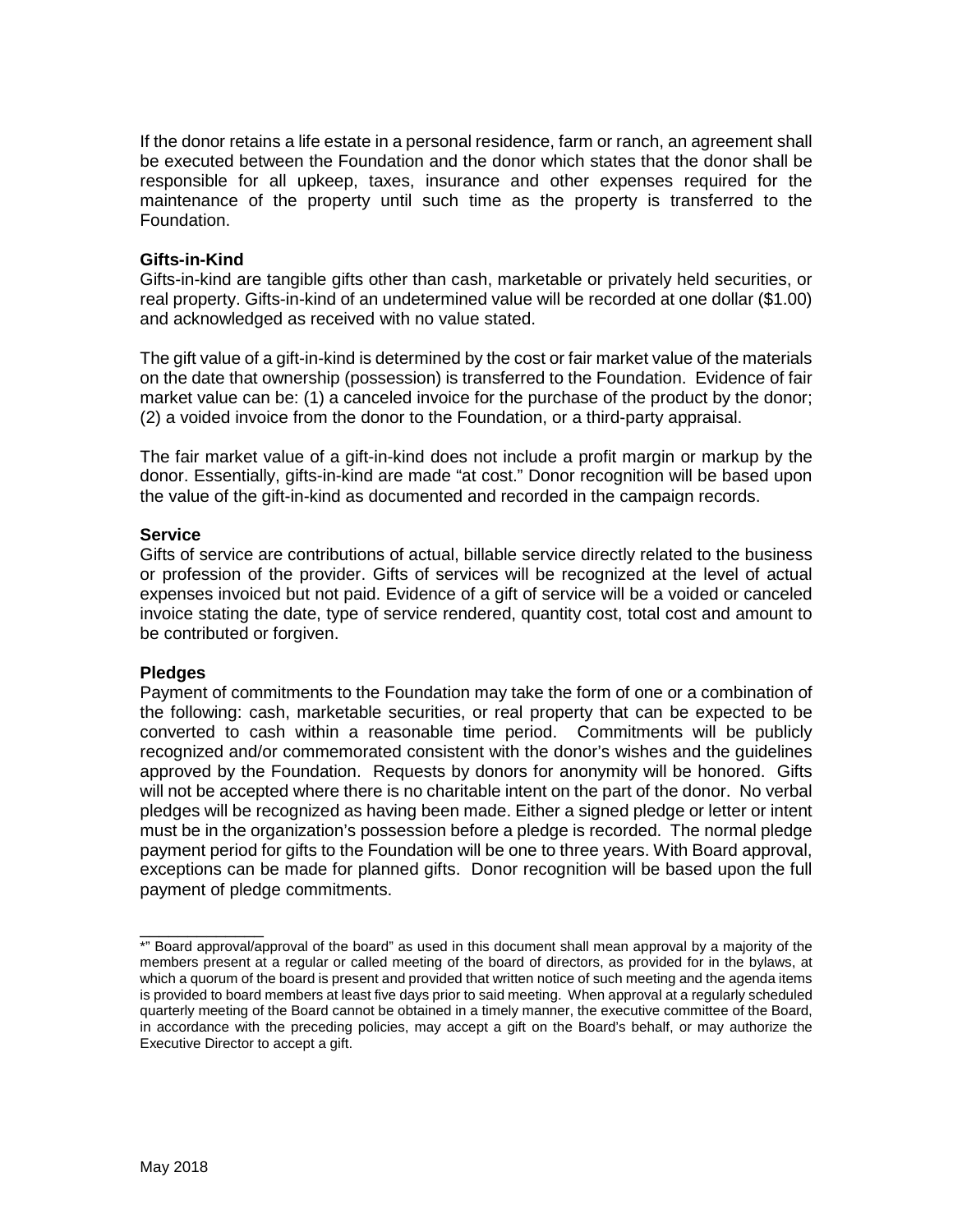## **EPISCOPAL FOUNDATION OF DALLAS**

#### **Gifts in Honor of Trustee Service Guideline**

The Episcopal Foundation of Dallas honors retiring board members for their service with a grant to an approved charity. Funds from the Julie and Louis Beecherl Trustee Fund are used for these grants with the following stipulations:

- 1. The organization must be a 501(c) 3 organization.
- 2. The organization must be vetted through the Grants Committee.
- 3. The amount will be \$1,000 for board members, \$2,000 for board chair
- 4. The checks will be delivered in person when possible.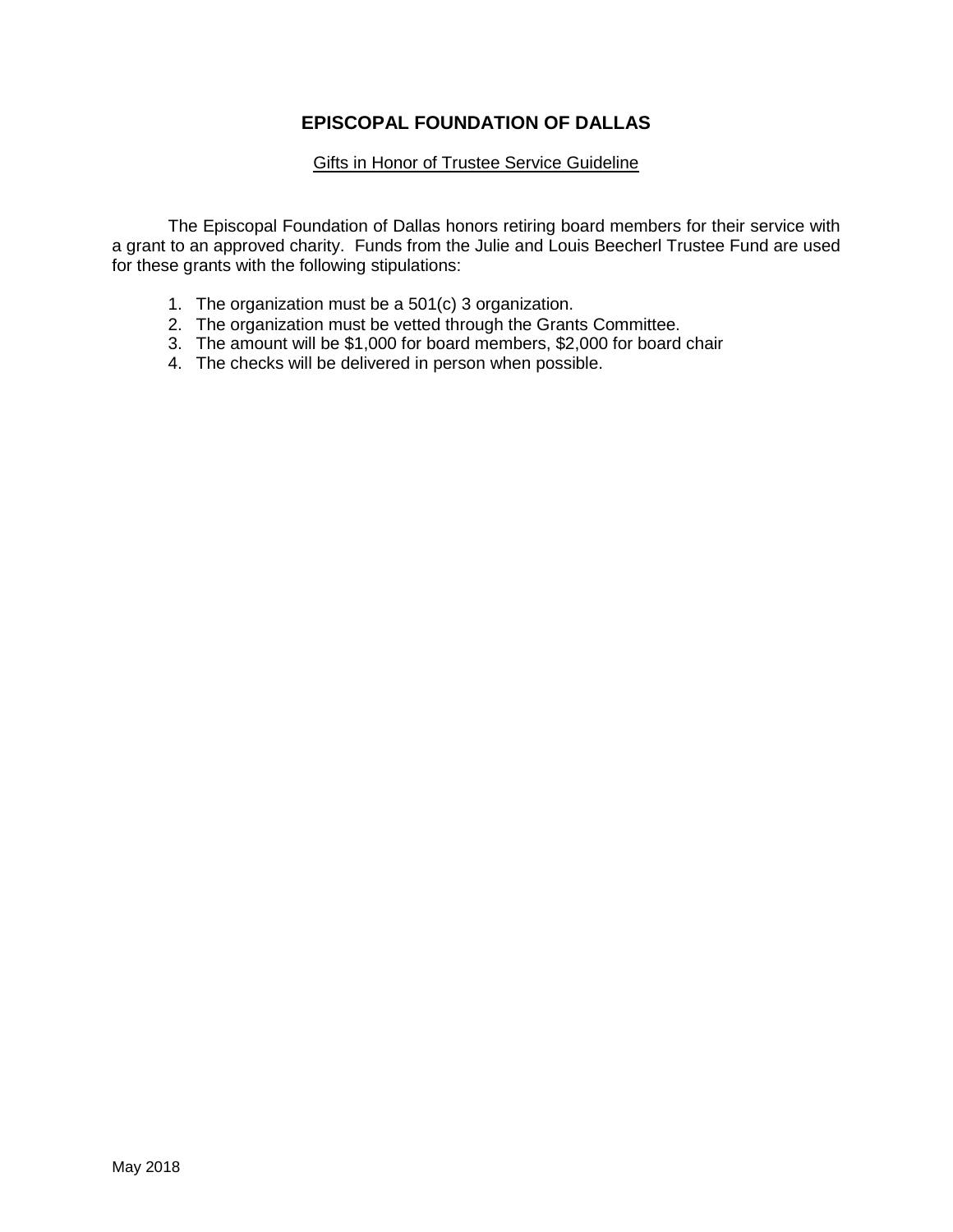## **EPISCOPAL FOUNDATION OF DALLAS Investment Policy Statement**

#### **Organizational Summary**

The Episcopal Foundation of Dallas is organized as a Texas non-profit corporation and is qualified as a Section 501(c)(3) exempt organization.

The Foundation is a separate, independent entity, organized and operating outside of the jurisdiction of the Episcopal Diocese of Dallas, The Episcopal Church and the Diocesan and General Conventions of the Church with its own independent Board of Trustees

#### **Investment Objectives**

The Board of Trustees of the Foundation is responsible for implementing the following investment objectives:

- A. Preservation of the assets through an investment return sufficient to offset inflation.
- B. Enhancement, where possible, of the assets through an investment return sufficient to achieve payout objectives and to preserve the real value of the corpus.

#### **Definition of Responsibilities**

The Board of Trustees has the final authority with respect to the invested assets of the Foundation and for the Investment Policy Guidelines adopted for the supervision of such assets.

The Board of Trustees shall appoint an Investment and Finance Committee ("Committee") of 10 members or less who will be responsible for the supervision of the investment portfolio of the Foundation, subject to the Investment Policy.

The Committee assists the Board of Trustees in carrying out its duties as follows:

- Develops and reviews the Foundation's investment policies.
- Ensures that the investment policies are disciplined and consistent.
- Allocates assets among investment managers and investment styles, including selection of acceptable asset classes, allowable ranges of holdings by asset class and individual investment managers as a percent of assets, the definition of acceptable securities within each asset class, and investment performance expectations.
- Communicates investment policies to the investment managers. The Committee will review investment performance at least quarterly to assure the policy is being followed and progress is being made toward achieving the objectives.
- Evaluates managers and total fund performance at least annually.
- Evaluates custodians, investment managers and consultants.
- Reports to the Board of Trustees quarterly.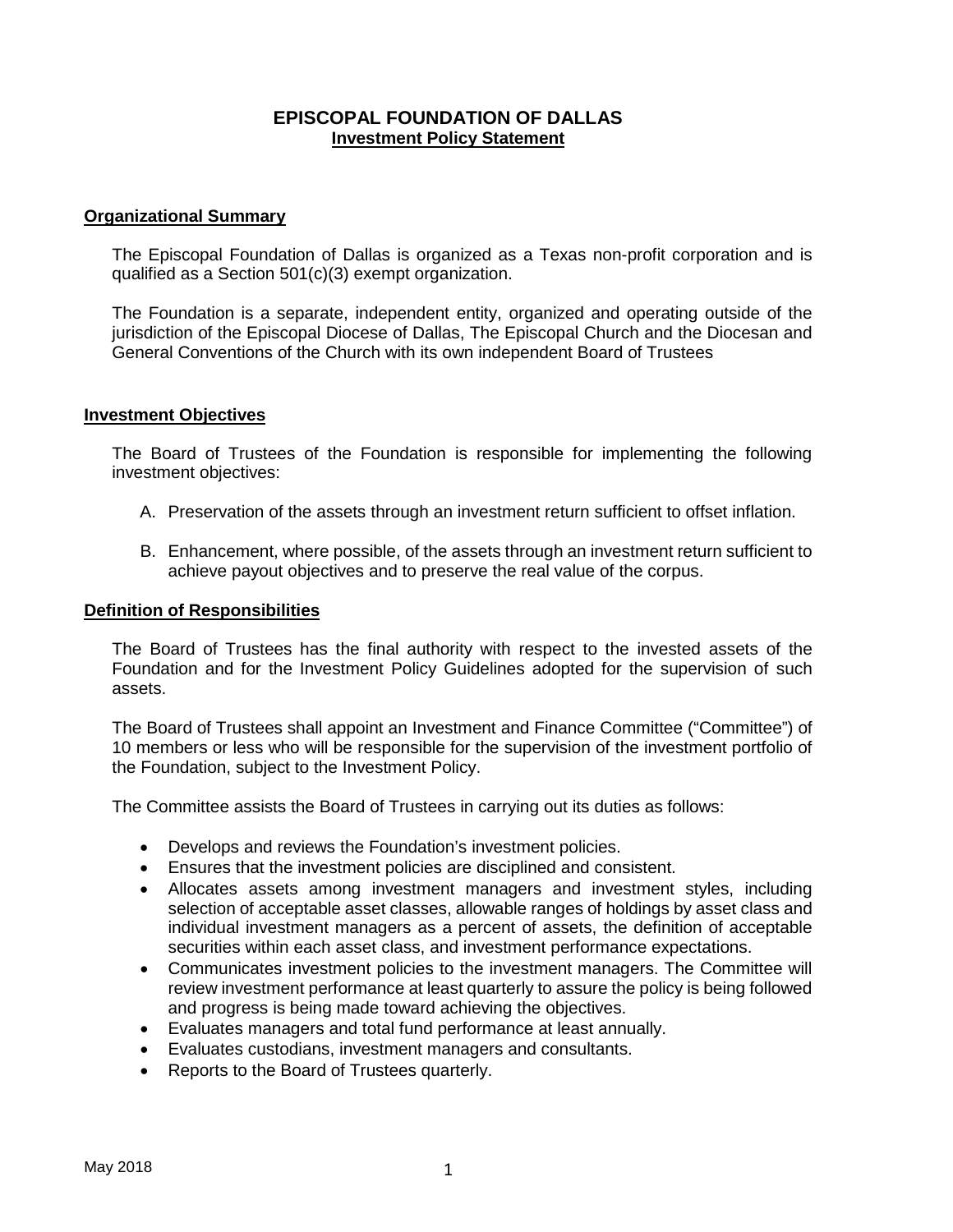## **Investment Policy Guidelines**

The following guidelines have been established for investments. The standards and ratios are based upon current circumstances and may be revised by the Committee at any time.

ASSET ALLOCATION AND POLICY: Assets shall be invested with the care, skill, prudence and diligence, under the circumstances then prevailing, that a prudent person acting in a like capacity and familiar with such matters, would use in investing the assets of like character and kind.

Assets shall be structured to meet the liquidity requirements of the Foundation.

Outlined below are the long-term strategic asset allocation guidelines, determined by the Committee to be the most appropriate, given the Fund's long-term objectives and short-term constraints. Portfolio assets ("Portfolio") will, under normal circumstances, be allocated across broad asset and sub-asset classes in accordance with the following guidelines:

| <b>Asset Class</b>  | <b>Sub-Asset Class</b>        | <b>Target Allocation</b> |
|---------------------|-------------------------------|--------------------------|
| <b>Equity</b>       |                               | <b>70%</b>               |
|                     | Domestic (U.S.)               | 42%                      |
|                     | International (Non-U.S.)      | 28%                      |
|                     |                               |                          |
| <b>Fixed Income</b> |                               | 24%                      |
|                     | Investment Grade Domestic     | <b>18%</b>               |
|                     | <b>Investment Grade Int'l</b> | 6%                       |
| <b>Alternatives</b> |                               | 6%                       |
|                     |                               |                          |
| Cash                |                               | 0%                       |
|                     |                               |                          |

REBALANCING POLICIES: It is expected that the Portfolio's actual asset allocation will vary from its target asset allocation as a result of the varying periodic returns earned on its investments in different asset and sub-asset classes. The Portfolio will be re-balanced to its target normal asset allocation under the following circumstances:

- A. Utilize incoming cash flow (contributions) or outgoing money movements (disbursements) of the portfolio to realign the current weightings closer to the target weightings for the portfolio.
- B. The portfolio will be reviewed quarterly to determine the deviation from target weightings. During each quarterly review, if any Asset Class (defined as Equity, Fixed Income, Alternatives, or Cash) within the portfolio is +/-5 percentage points from its target weighting, the portfolio will be rebalanced.
- C. The investment manager may provide a rebalancing recommendation at any time.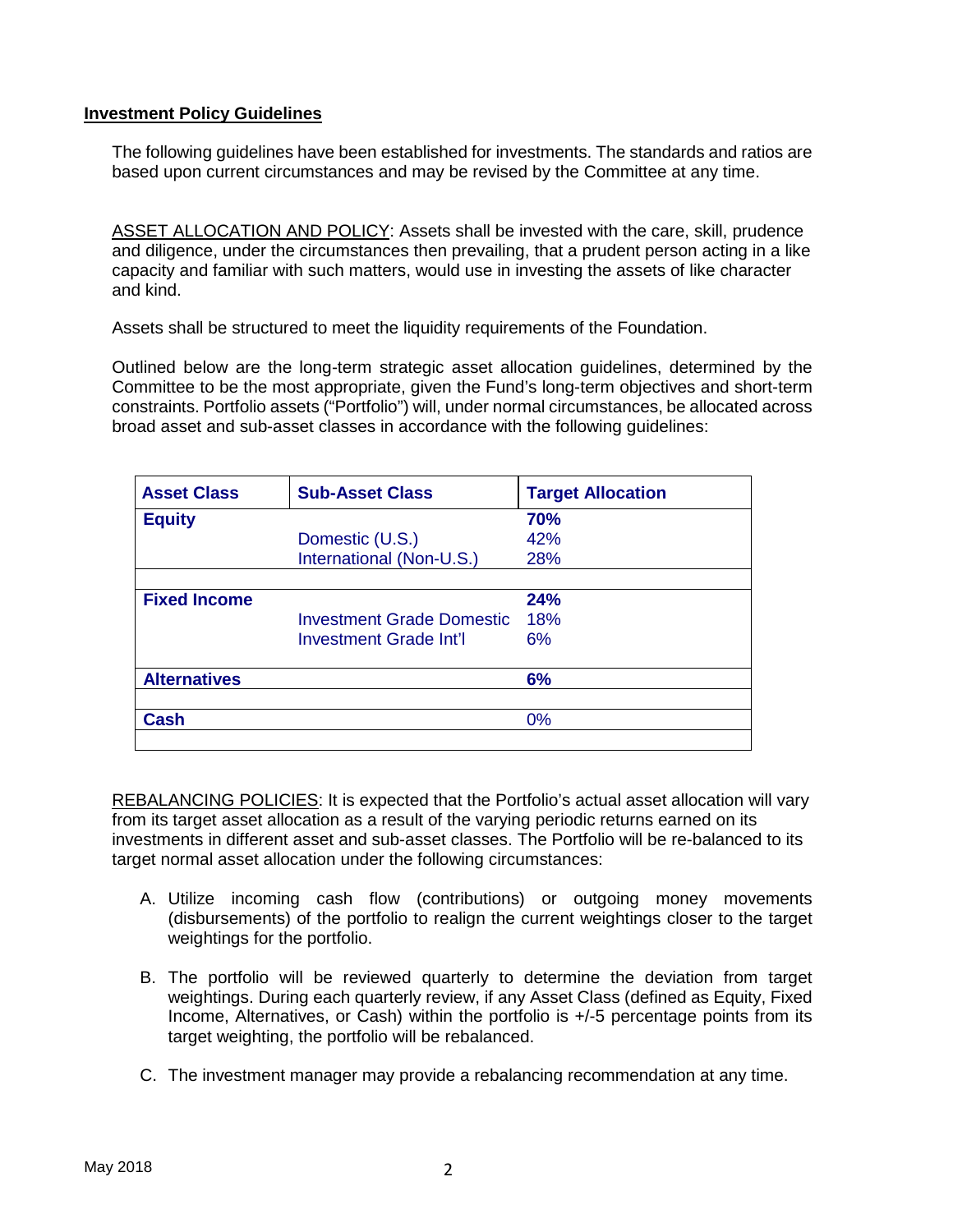D. The investment manager shall act within a reasonable period of time to evaluate deviation from these ranges and promptly notify the Committee.

#### **Prohibited Investments and Practices**

Unless expressly authorized by the Committee, the Portfolio and its investment managers are prohibited from:

- A. Purchasing securities on margin or executing short sales.
- B. Pledging or hypothecating securities, except for loans of securities that are fully collateralized.
- C. Purchasing or selling derivative securities for speculation or leverage.
- D. Engaging in investment strategies that have the potential to amplify or distort the risk of loss beyond a level that is reasonably expected given the objectives of their portfolios.

## **Portfolio Monitoring and Performance Expectations**

The Committee will monitor the Portfolio's investment performance against the Portfolio's stated investment objectives. At a frequency to be decided by the Committee, it will formally assess the Portfolio and the performance of its underlying investments as follows:

- A. The Portfolio's composite investment performance (net of fees) will be judged against the following standards:
	- 1. The Portfolio's absolute long-term real return objective.
	- 2. A composite benchmark consisting of the following unmanaged market indices weighted according to the expected target asset allocations stipulated by the Portfolio's investment guidelines.
		- a) U.S. Equity: CRSP US Total Market Index or a similar broad domestic equity index
		- b) Non-U.S. Equity: FTSE Global All Cap ex US Index or a similar broad international equity index
		- c) Investment Grade Fixed Income: Barclays Capital US Aggregate Float Adjusted Index and/or Barclays Global Aggregate ex-USD Float Adjusted RIC Capped Index (USD hedged)
		- d) Alternatives TBD
		- e) Cash: Citigroup 3-Month T-Bill Index
- B. The performance of investment managers hired on behalf of the Portfolio will be judged against the following standards:
	- 1. A market-based index appropriately selected or tailored to the investment managers agreed-upon investment objective and the normal investment characteristics of the investment manager's portfolio.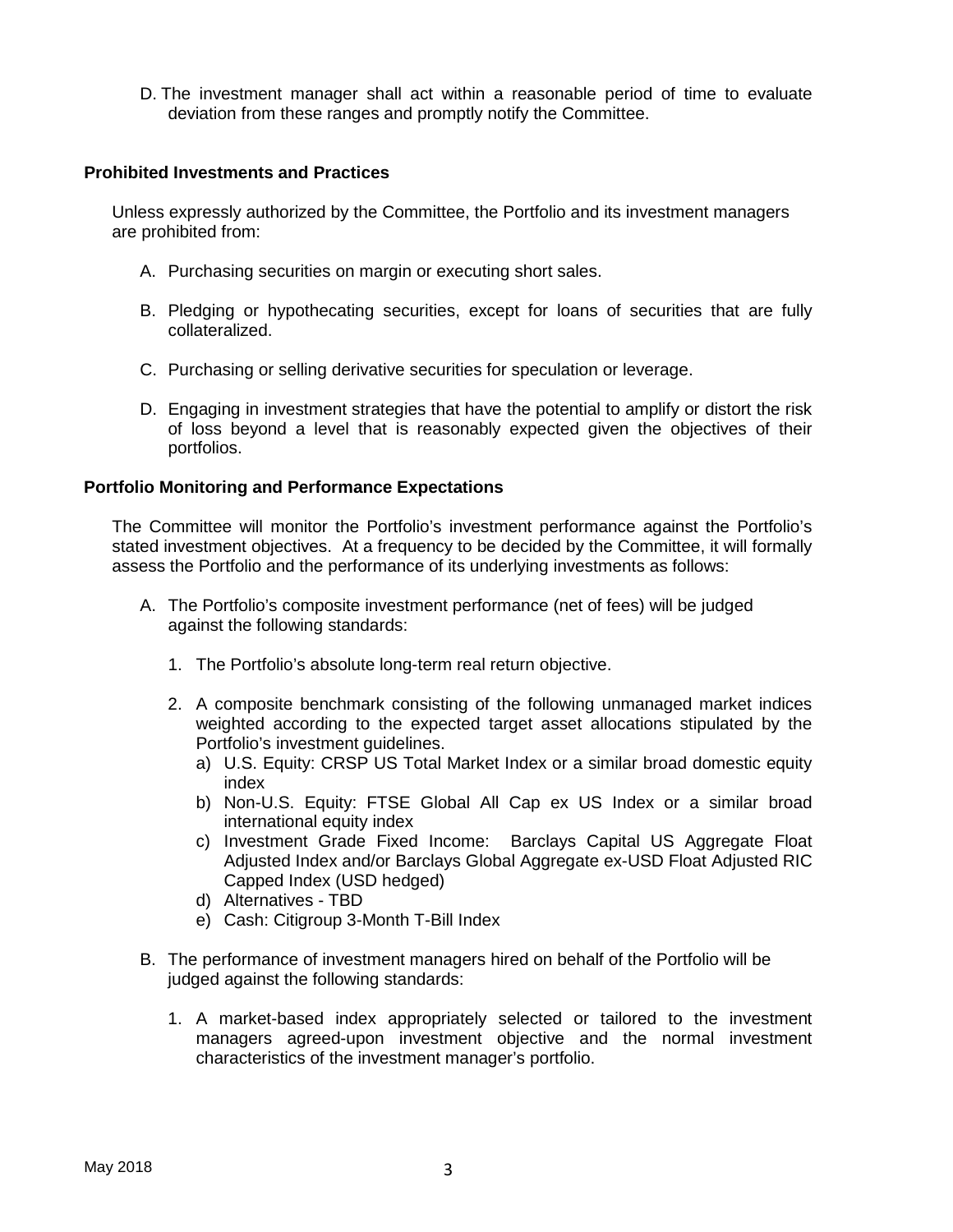- 2. The performance of other investment managers having similar investment objectives.
- C. In keeping with the Portfolio's overall long-term financial objective, the Committee will evaluate Portfolio and investment manager performance over a suitably long-term investment horizon, generally across full market cycles or, at a minimum, on a rolling five-year basis.
- D. Investment reports shall be provided by the investment manager(s) on a (calendar) quarterly basis or as more frequently requested by the Committee. Each investment manager is expected to be available to meet with the Committee once per year to review portfolio structure, strategy, and investment performance.
- E. The Board of Trustees will review the Foundation's investment policy annually.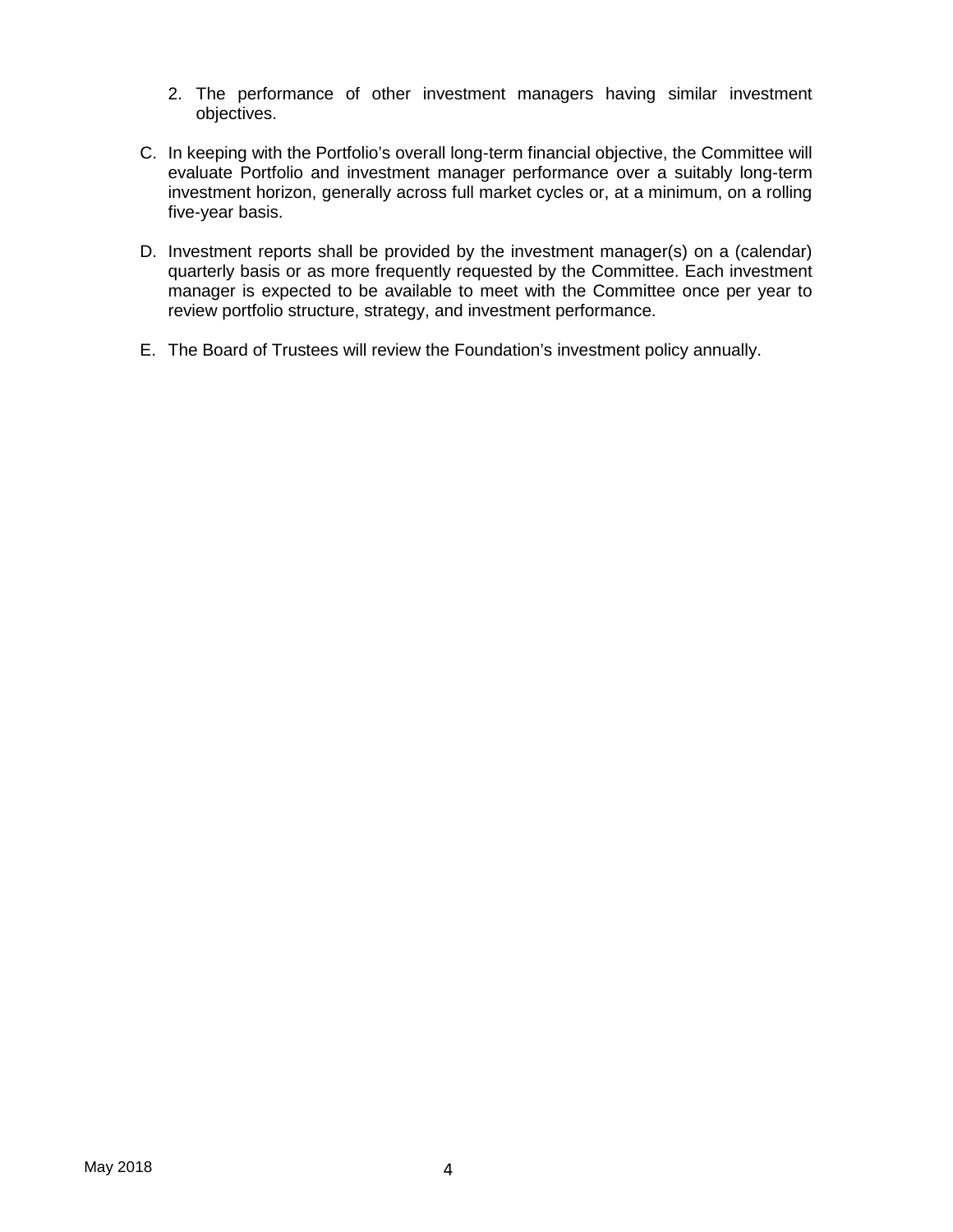## **Episcopal Foundation of Dallas** Spending/Distribution Guidelines

**T**he Episcopal Fund and Trustees Fund are comprised of unrestricted assets. The intent of the Board of Trustees is that these funds remain unrestricted and not subject to any self-imposed limits that create designated net assets. For planning purposes and to demonstrate due diligence, this spending guideline has been established to aid in determining a reasonable amount of funds to distribute from these fund each year.

The Board of Trustees determines the amount to be distributed from the Episcopal Fund and the Trustees Fund using a "total return" approach. The total return of a portfolio is the combination of interest, dividends and other current net earnings, plus capital appreciation or less capital depreciation for the period. The total return concept will not only distribute current income from investments but may, over time, also utilize a portion of capital appreciation as part of the distribution rate.

The objective is to allow the Foundation to be as generous and as consistent as possible while preserving the value of the fund. Rather than being driven by Foundation earnings in the previous year, the amount distributed is determined by the average of the fair market value of the funds over the past five years. This method has the advantage of smoothing out and minimizing market fluctuations from year to year.

#### **Episcopal Fund**

The primary purpose of the Episcopal Fund is to support the Foundation's grant program. The Episcopal Fund also supports annual operations of the Foundation through the administrative fee paid by all clients/accounts making up the investment portfolio.

The amount to be distributed from the Episcopal Fund each year for grants using a total return approach is equal to an agreed-upon percentage of up to 5%, as approved by the Board of Trustees. The spending percentage may fluctuate each year and is a guideline.

#### **Trustees Fund**

The primary purpose of the Trustees Fund is to provide operating support to the Foundation.

The amount to be distributed each year for operating support from the Trustees Fund using a total return approach is equal to an agreed-upon percentage of up to 5%, as approved by the Board of Trustees. The spending percentage may fluctuate each year and is a guideline.

#### **Other Consideration**

In the event the Foundation is unable to support operations with revenue generated from administrative fees, operating support may be provided by the Episcopal Fund with Board approval. If that occurs, the amount available to grant will be reduced by the amount distributed to support operations.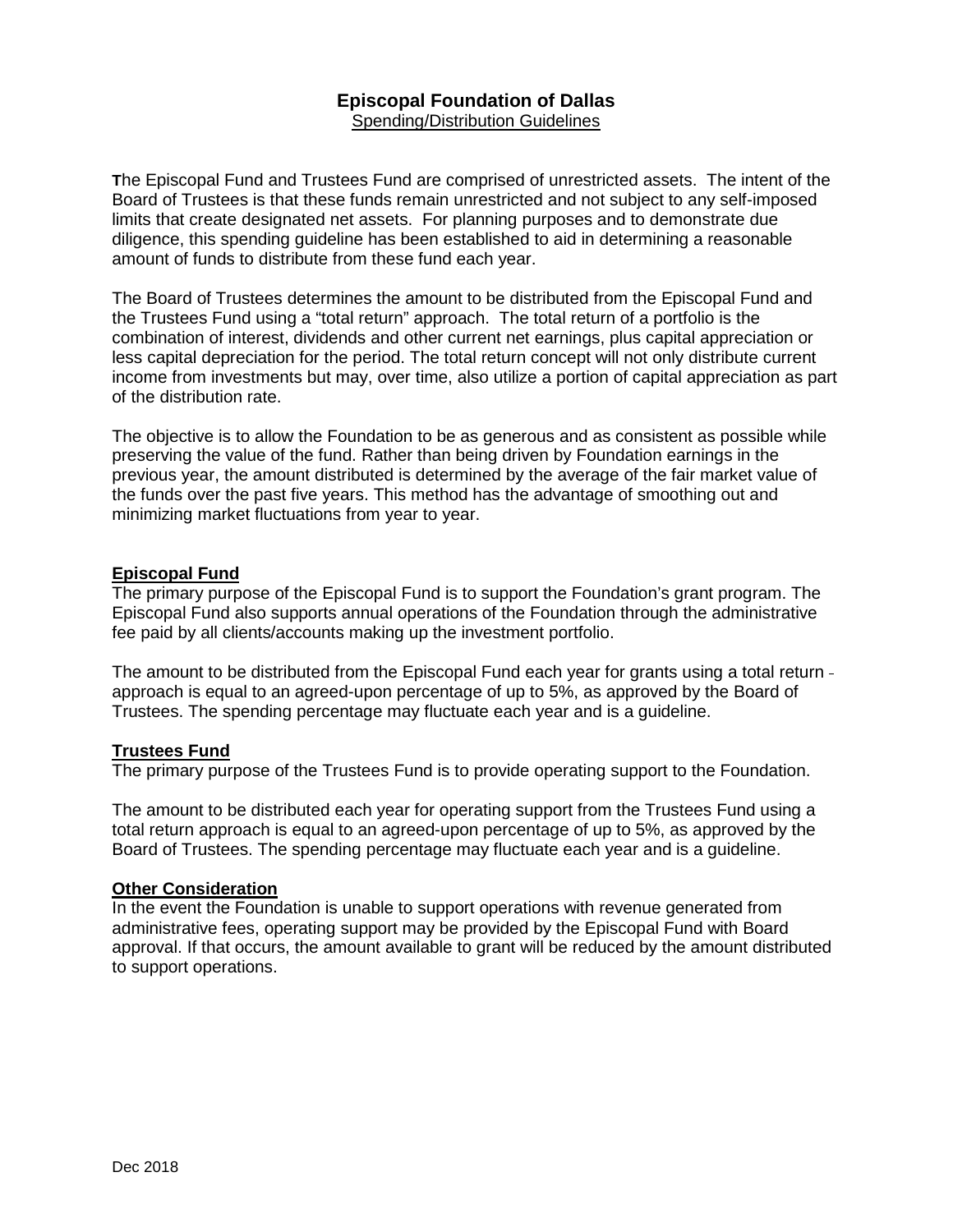## **Episcopal Foundation of Dallas**

#### Whistleblower Policy

#### **Introduction and Purpose**

The Episcopal Foundation of Dallas (the "Foundation") is committed to pursuing its charitable mission in compliance with all relevant legal and regulatory requirements and in compliance with the governing documents of the Foundation. The purpose of this policy is to set forth procedures for reporting, investigating, and addressing alleged violations of suchrequirements.

#### **Duty to Report**

If any employee or volunteer of the Foundation reasonably [in good faith] believes that some policy, practice, or activity of the Foundation, or of a representative of the Foundation purportedly acting on behalf of the Foundation, is in violation of law or regulation or [materially] fails to comply with the Foundation's governing documents (including its Certificate of Formation, its Bylaws, and its adopted policies), the employee or volunteer must report his or her concern in compliance with this policy.

#### **How to Report**

An employee or volunteer reporting a concern pursuant to this policy shall report such concern to theExecutive Director of the Foundation. If the individual raising the concern is uncomfortable communicating with the Executive Director, or if the Executive Director is a subject of the concern, the individual must report the concern directly to the chair of the Board of Trustees of the Foundation or Chancellor of the Episcopal Diocese of Dallas. Aconcernmaybereported orallyorinwriting,butifreportedorallyshall be documented in writing by the person receiving the report. A concern may also be reported anonymously by anemployee or volunteer.

#### **Investigation of Concerns**

The Executive Director shall address all concerns reported under this policy except for those concerns reported directly to the chair of the of the Board of Trustees of the Foundation or Chancellor of the Episcopal Diocese of Dallas inaccordancewiththis policy. All non-frivolous concerns will be investigated promptly and a report of such investigation, along with recommendations for any appropriate corrective action, shall be made to the Board of Trustees. All employees andrepresentatives oftheFoundation mustcooperatefullywiththepersonleadingthe investigation. TheBoardofTrustees or a committee authorized by the Board shall have the sole authority to authorize action, if necessary, with regard to anyreported concern.

#### **Protection ofEmployee orVolunteer**

The Foundation will not discharge or otherwise discriminate or retaliate against an employee or volunteer who reports a concern under this policy, in good faith and on the basis of a reasonable belief that the facts reported are in violation of law or regulation or fail to comply with the Foundation's governing documents. Disciplinary measures, up to and including discharge, may be taken against any Foundation employee who threatens or discriminates against a person who reports a substantial concern in accordance with thispolicy.

#### **No Protection for Improper Reports**

An employee or volunteer shall be subject to discipline if he or she makes a report that is determined to be frivolous or made for an improper purpose, such as for inter-personal reasons or based solely on rumor or speculation. Moreover, an employee or volunteer is protected under this policy only if the employee or volunteer reports the concern in accordance with this policy.